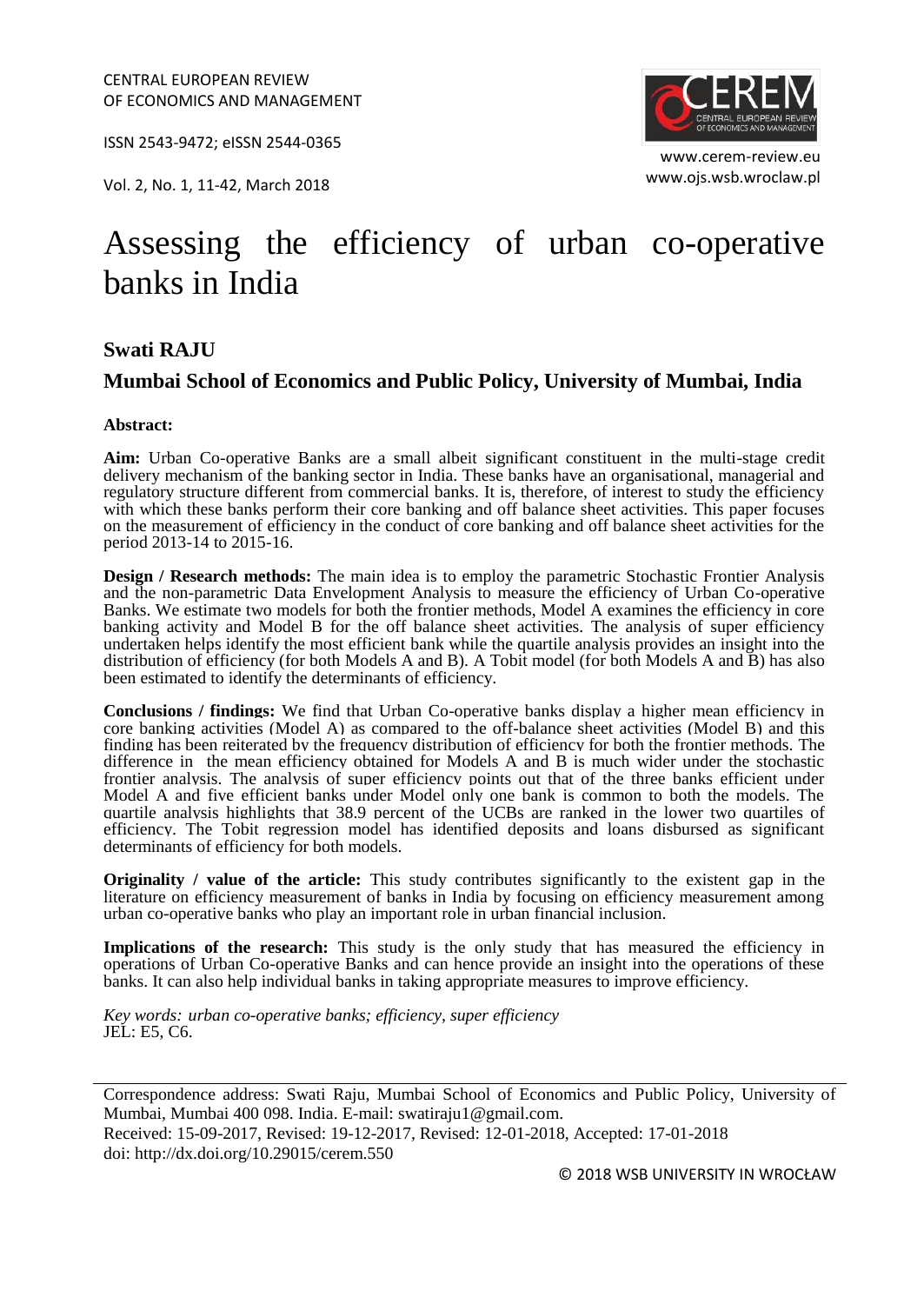### **1. Introduction**

Banks in India can be broadly classified into commercial and co-operative banks. Both these groups of banks are also known as scheduled banks as they are included in the Second Schedule of the Banking Regulation Act, 1965. Co-operative banks are organized in the co-operative sector and operate in urban and rural areas. There is no formal definition of Urban Co-operative Banks (UCBs) and the reference is to primary co-operative banks located in urban and semi-urban areas. These banks have traditionally focused on communities, localities, and workplace groups, and play a crucial role in mobilising resources from lower and middle income groups in urban areas. They essentially lend to small borrowers and businesses. A benefit that UCBs possess is the low cost structure and the flexibility they can provide to the local community by being more responsive to their needs. UCBs in India are registered as co-operative societies under the provisions of State (Provincial) Co-operative Societies Acts or Multi State (Province) Co-operative Societies Acts and are licensed to undertake the business of banking under provisions of the Banking Regulation Act, 1949. UCBs, in turn, are further classified into scheduled and non-scheduled. Scheduled UCBs are those which have a deposit base exceeding INR 1,000 million and can avail of a borrowing/loan facility from the Reserve Bank of India. This facility is not available to non-scheduled UCBs.

The beginnings of co-operative banking in India goes back to the end-nineteenth century and was consequent to the successful co-operative experiments in Britain and Germany. The problems of rural indebtedness towards the end of the  $19<sup>th</sup>$ century also created an environment conducive to the growth of chit funds and cooperative societies. Co-operatives are based on the tenets of mutual help, democratic decision making, and open membership. The first known co-operative bank or mutual aid society in the country was the "Anyonya Sahakari Mandali" established in the princely State of Baroda in 1889. As the movement gained strength, it led to the enactment of the Co-operative Credit Societies Act, 1904, and later to a more comprehensive Co-operative Societies Act, 1912. The Government of India Act in 1919 transferred the subject of "Co-operation" from itself to the Provincial Governments. The Government of Bombay passed the first State Co-operative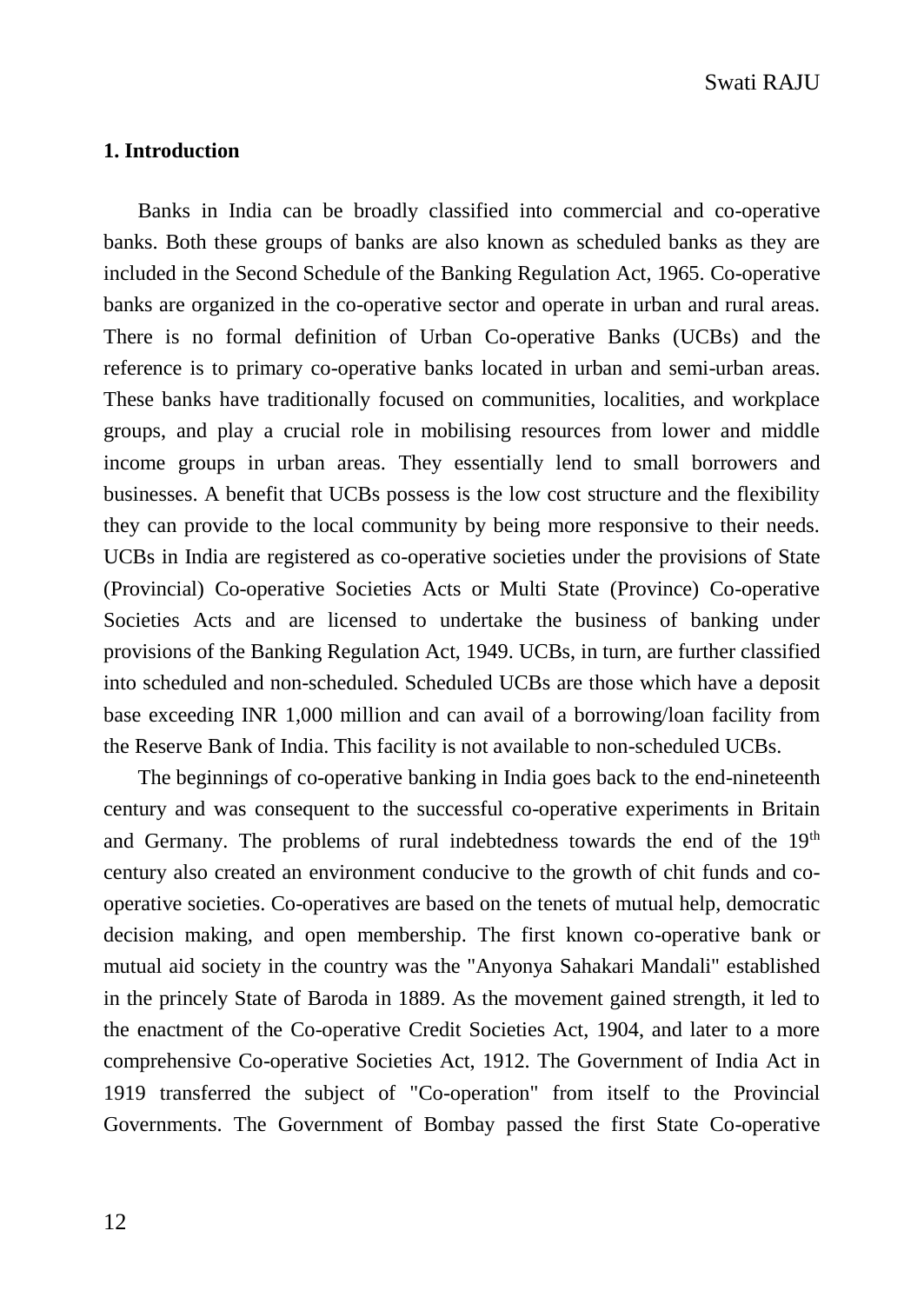Societies Act in 1925 which led to an important phase in the evolution of cooperative credit institutions in the country. The Multi-Unit Co-operative Societies Act, 1942, was enacted to cover societies with membership from more than one province. The emergence of several national federations of co-operative societies in various functional areas along with several different laws governing the same type of societies led to the consolidation of the laws governing co-operative societies under a comprehensive Central legislation - the Multi-State Co-operative Societies Act, 1984, which covered banks with a presence in several States (provinces). From March 1, 1966, co-operative banks that had a paid-up share capital and reserves of Rs. 1 Lakh and more were brought under the purview of the Banking Regulation Act, 1949, and hence under the supervisory control of the Reserve Bank of India. The deposits of UCBs are covered under Deposit Insurance from 1968 up to Rs. 1 Lakh only.

It is pertinent to note that although commercial banks form the mainstay of the banking system in India, the role played by co-operative banks cannot be underestimated and these banks constitute a vital component in the multi-stage credit delivery mechanism in rural as well as urban areas (Chakrabarty 2003). There has been a tremendous increase in the total number of UCBs in the country from 1,307 in 1991 to 1,574 as of end-March 2016 accompanied by a humungous increase in the deposits and advances of UCBs. Of the 1,574 UCBs, 52 are categorised as Scheduled UCBs and 1,522 as Non-Scheduled UCBs. Deposits increased by 38.61 times from INR 101570 million in end March 1991 to INR 3,92,1794 million as of end March 2016. Advances given by UCBs also increased by 30.61 times from INR 80030 million to INR 24,50,125 million in March 2016. Although the deposits and advances of UCBs have seen a manifold increase over time, their share in the overall deposits and advances of the banking system in India as of end-March 2016 is at a mere 3.5 percent and 3.1 percent respectively (Appendix Table 1). Further, UCB presence is geographically skewed with concentration in a few regions and States (provinces). The regional distribution of UCBs as of end March 2016 indicates a concentration of UCBs in the Western and Southern regions which together account for 81.8 percent of the total UCBs in the country (Appendix Table 2). Within the dominant regions, States (provinces) such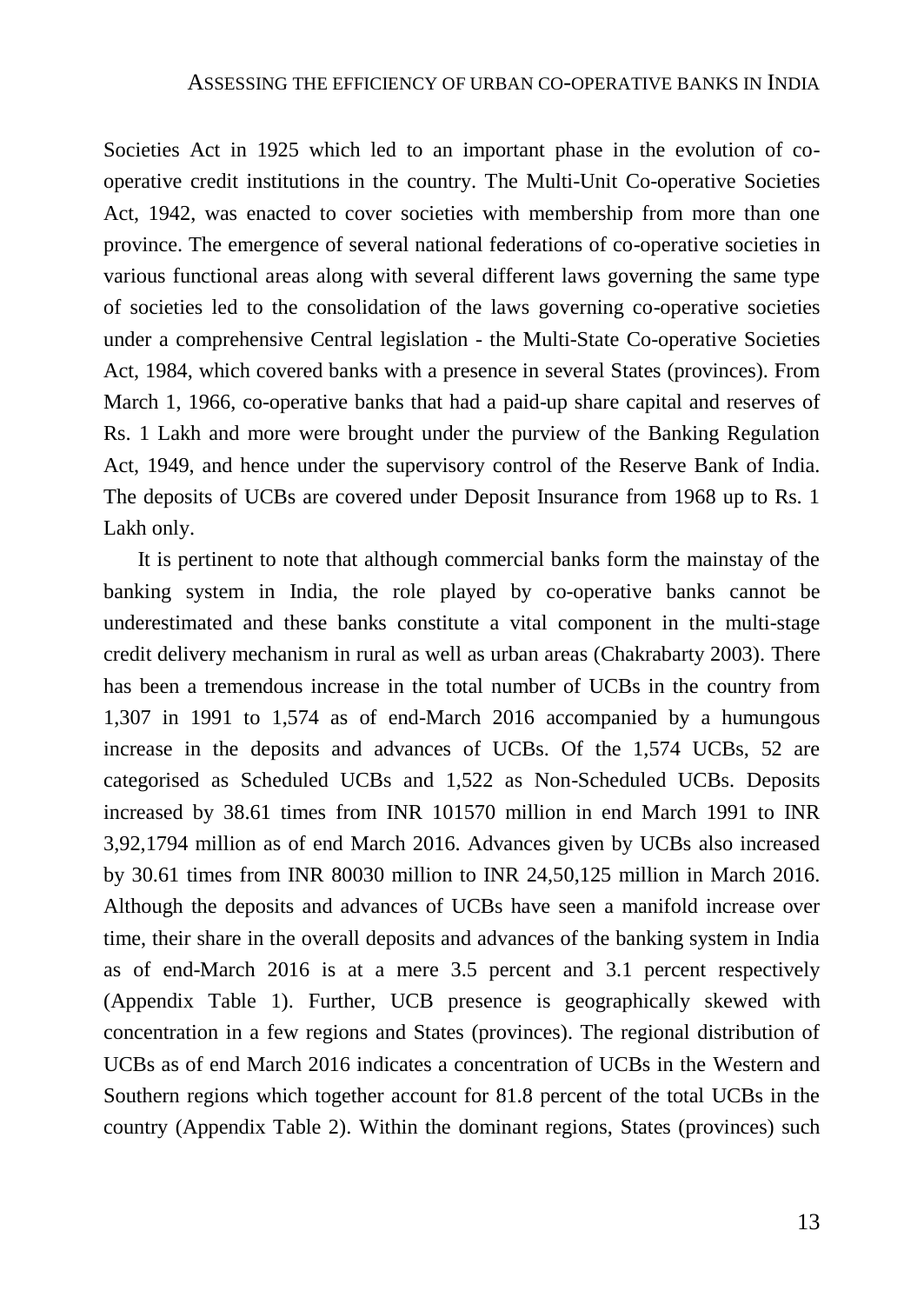as Maharashtra, Gujarat, Karnataka, Andhra Pradesh, and Tamil Nadu account for more than 80 percent of the UCBs (Appendix Table 3). The concentration in these States can be attributed to the prevalence of a strong co-operative movement and emergence of a strong co-operative leadership (Chakrabarty 2009).

Despite being a small segment of the banking system, UCBs play a vital role in urban financial inclusion. The Census of India 2011 has highlighted the fast pace of urbanization in the country which has increased from 27.81 percent in 2001 to 31.16 percent in 2011. The Census 2011 has also noted that for the first time since Independence, the absolute increase in population in urban areas has been greater than the increase in rural areas. UCBs, with their well-established connections with specific communities, enjoy the trust of small savers and borrowers. The local nature of their operations and the intermingling with the local community provide a natural advantage in achieving wider urban financial inclusion. The High Power Committee on Urban Co-operative Banks constituted by the RBI in 1999 recognized the critical role played by UCBs in urban financial inclusion -'the co-operative credit endeavour was the first ever attempt at micro credit dispensation in India' (Chakrabarty 2009). UCBs predominantly offer banking services to businessmen, small traders, artisans, factory workers, and salaried people in urban and semi-urban areas*.* Several artisans and small businessmen are under-banked and often find it difficult to access large commercial banks. UCBs cater to the needs of this population and hence can emerge as major players in urban financial inclusion through their outreach and provision of customized services (Reserve Bank of India 2005).

Efficiency studies relating to banks in India have focused mainly on the performance of scheduled commercial banks along with a comparison of the performance of private and foreign banks. Studies that measure the efficiency of cooperative banks and particularly UCBs are few and this paper seeks to contribute to the literature on efficiency measurement of scheduled UCBs in India. Section II of the paper presents a brief discussion on the different approaches to measure bank efficiency. Section III presents a brief review of efficiency studies with reference to Indian banks including the literature concerning co-operative banks in India. Section IV discusses the methodology, and the empirical evidence is presented in Section V. Section VI concludes the paper.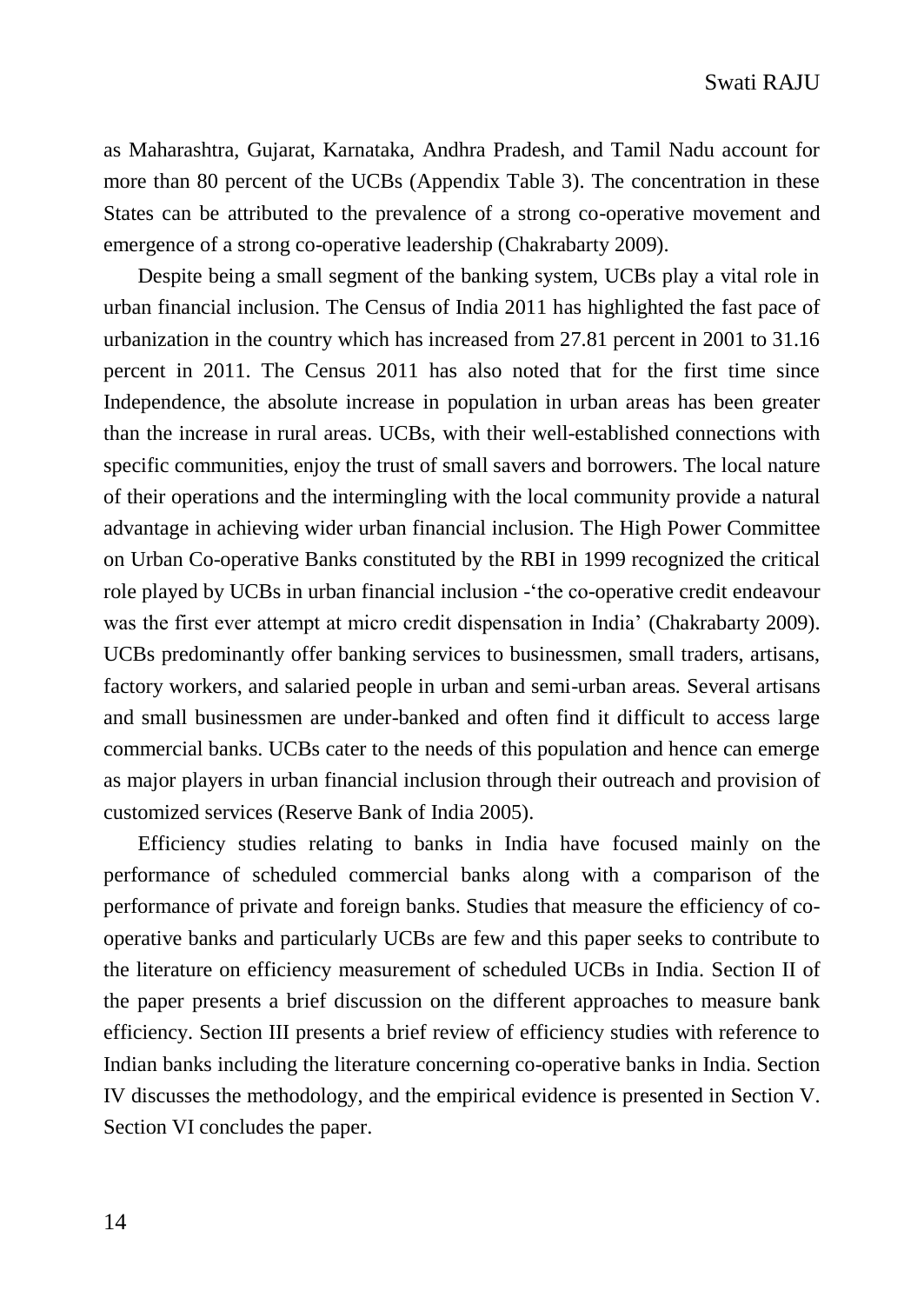#### **2. Approaches to measure banking efficiency**

The literature on banking efficiency identifies two approaches to study and measure efficiency, namely the production approach and the intermediation approach (Humphrey 1985; Hjalmarsson et al. 2000). The production approach, first discussed by Benston (1965), views banks as entities that provide services to customers such as loans and other financial services. The focus is the number and type of transactions and/or services provided by a bank over a given period of time. Data on such details is often difficult to obtain in the public domain and a common proxy often used is the number of deposits and loan accounts. This approach centres on operating costs and includes physical variables and their costs. The intermediation approach discussed by Sealey and Lindley (1977) views banks as financial intermediaries who transfer funds from one set of agents (depositors) to another set of agents (creditors). Assets created by the bank through loans and advances, securities, and investments generate income while deposits of the bank are liabilities and interest has to be paid by the bank. This approach considers interest as well as operating costs.

Berger and Humphrey (1977) have pointed out that the intermediation approach is better suited to examine bank-level efficiency as at the bank level the focus is often on being cost efficient whereas the production approach is apt for studying branch-level efficiency. Processing of transactions normally takes place at the branch level and hence efficiency measurement in processing transactions and services, the focus of the production approach, is best studied at the branch level.

#### **3. Review of efficiency studies relating to banks in India**

The literature on efficiency measurement of banks, internationally and in India, is extensive. The review, consequently, concentrates on major studies that have used frontier methods to examine the efficiency of banks in India including a few studies on co-operative banks in the country. Table 1 presents the details of these studies. The focus of these studies has been a comparative assessment of different types of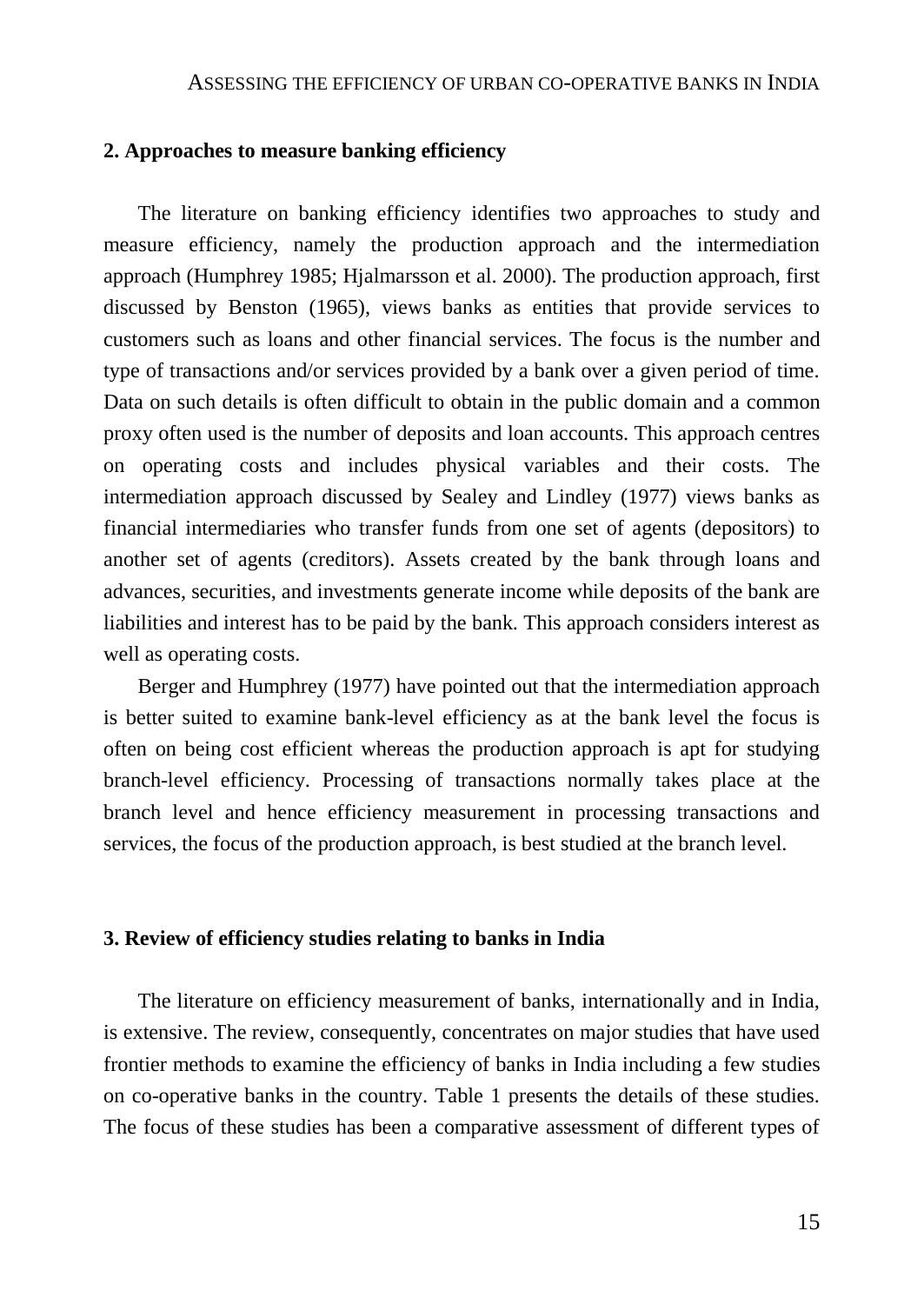efficiency among commercial banks in India viz. technical, cost, revenue, and profit efficiency. Table 1, thus, highlights the paucity of work on efficiency measurement of co-operative banks and more so of urban co-operative banks. This study seeks to fill this gap in the measurement of efficiency of urban co-operative banks in India by analysing technical efficiency for the period 2013-14 to 2015-16.

| Author(s)                     | Method                          | Focus of the                                                                                     | Period        | Findings                                                                                                                                                                                                                                                                                                                                                            |
|-------------------------------|---------------------------------|--------------------------------------------------------------------------------------------------|---------------|---------------------------------------------------------------------------------------------------------------------------------------------------------------------------------------------------------------------------------------------------------------------------------------------------------------------------------------------------------------------|
|                               | Used                            | Study                                                                                            | of Study      |                                                                                                                                                                                                                                                                                                                                                                     |
| Bhattacharya et<br>al. (1997) | <b>DEA</b><br>and<br><b>SFA</b> | Productive/Tec<br>hnical<br>efficiency of<br>commercial<br>banks                                 | 1986-<br>1991 | Public sector banks were most efficient<br>followed by foreign banks and private<br>banks.                                                                                                                                                                                                                                                                          |
| Sathye (2003)                 | <b>DEA</b>                      | Productive<br>efficiency of<br>commercial<br>banks                                               | 1997-<br>1998 | Efficiency of public and private sector<br>banks was comparable to the efficiency<br>of foreign banks in India. Public sector<br>banks were found to be more efficient<br>than private sector banks.                                                                                                                                                                |
| Shanmugam,<br>Das (2004)      | <b>SFA</b>                      | Technical<br>efficiency of<br>commercial<br>banks                                                | 1992-<br>1999 | Wide variations observed across bank<br>groups in raising interest margins and<br>non-interest income.<br>Efficiency in<br>raising interest margins was time<br>invariant while that of non-interest<br>income was time varying. The State<br>foreign<br>Bank<br>group<br>and<br>banks<br>performed better than the nationalized<br>banks and private sector banks. |
| Das, Ghosh<br>(2006)          | <b>DEA</b>                      | Technical<br>efficiency of<br>commercial<br><b>banks</b>                                         | 1992-<br>2002 | variation<br>Wide<br>technical<br>in<br>the<br>efficiency of banks and medium-sized<br>public sector banks operated at higher<br>levels of efficiency. More efficient<br>banks were seen to have lower non-<br>performing assets.                                                                                                                                   |
| Bhattacharya,<br>Pal (2013)   | <b>SFA</b>                      | Impact of<br>financial sector<br>reforms on<br>technical<br>efficiency of<br>commercial<br>banks | 1989-<br>2009 | Impact of financial sector reforms on<br>technical<br>efficiency<br>mixed.<br>was<br>Decline in efficiency observed for<br>public sector and private sector banks<br>for a large part of the post reform<br>period. Public sector banks displayed<br>higher efficiency as compared to<br>private sector banks and foreign banks.                                    |

**Table 1. Major studies on banking efficiency in India**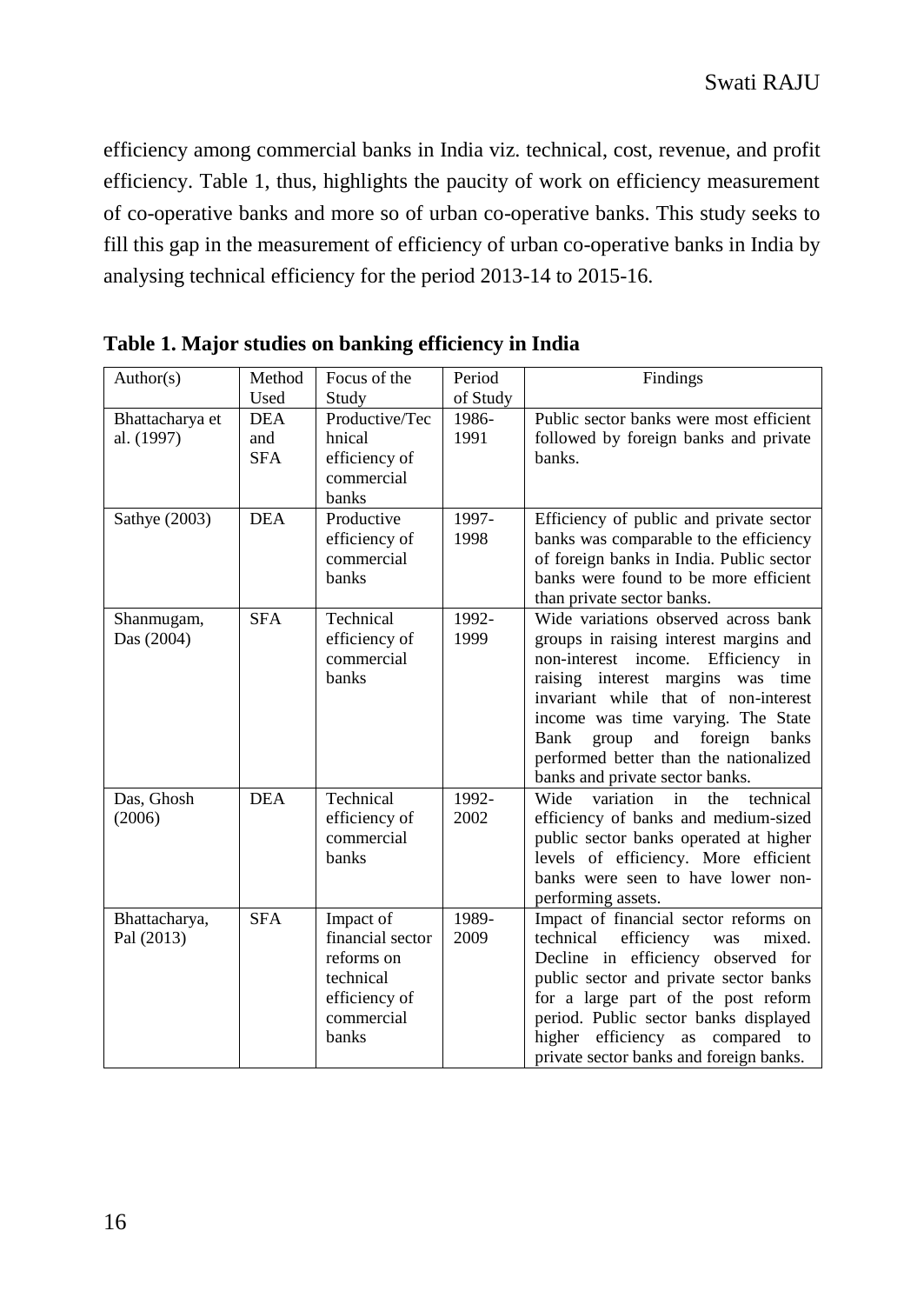| Author(s)                   | Method             | Focus of the                                                                                                                    | Period            | Findings                                                                                                                                                                                                                                                                                                                                                                                         |
|-----------------------------|--------------------|---------------------------------------------------------------------------------------------------------------------------------|-------------------|--------------------------------------------------------------------------------------------------------------------------------------------------------------------------------------------------------------------------------------------------------------------------------------------------------------------------------------------------------------------------------------------------|
|                             | Used<br><b>SFA</b> | Study                                                                                                                           | of Study<br>1986- |                                                                                                                                                                                                                                                                                                                                                                                                  |
| Kumbhakar,<br>Sarkar (2003) |                    | Cost<br>efficiency of<br>commercial<br>banks                                                                                    | 2000              | Improvement in cost efficiency over<br>the time period. Cost efficiency in<br>private sector banks was higher than<br>public sector banks.<br>Decline<br>in<br>inefficiency was slower in the post<br>deregulation period compared to the<br>pre-deregulation period.                                                                                                                            |
| Das et al. (2005)           | <b>DEA</b>         | Technical<br>efficiency,<br>cost<br>efficiency,<br>revenue<br>efficiency,<br>and profit<br>efficiency of<br>commercial<br>banks | 1997-<br>2003     | Improvement in the median efficiency<br>scores of Indian banks, in general, and<br>particularly of bigger banks. No major<br>difference observed for technical and<br>efficiency<br>whereas<br>cost<br>sharp<br>differences were observed for revenue<br>and profit efficiency.                                                                                                                  |
| Sensarma<br>(2005)          | <b>SFA</b>         | Cost and<br>profit<br>efficiency of<br>commercial<br>banks                                                                      | 1986-<br>2003     | Improvement in cost efficiency and a<br>decline in profit efficiency observed<br>during the period. Domestic banks<br>(public sector and private sector) were<br>found to be more efficient than foreign<br>banks. Public sector banks showed<br>greater cost efficiency while private<br>sector banks showed higher profit<br>efficiency.                                                       |
| Kumar, Gulati<br>(2010)     | <b>DEA</b>         | Cost.<br>technical, and<br>allocative<br>efficiency of<br>public sector<br>banks in India                                       | 1993-<br>2008     | Deregulation had a positive impact on<br>the cost efficiency of banks. An upward<br>trend observed for technical efficiency<br>whereas a declining trend seen for<br>allocative efficiency. Cost inefficiency<br>of banks was largely due to technical<br>inefficiency<br>rather than<br>allocative<br>inefficiency.<br>Alpha<br>and<br>beta<br>convergence was observed for cost<br>efficiency. |
| Mahesh, Bhide<br>(2008)     | <b>SFA</b>         | Impact of<br>financial<br>sector reforms<br>on cost, profit,<br>and loan<br>efficiency of<br>commercial<br>banks                | 1985-<br>2004     | Competition in the post de-regulation<br>period had a significant impact on cost<br>and profit efficiencies while loan<br>efficiency did not display significant<br>improvement. Wide variations seen<br>across different bank groups.                                                                                                                                                           |

**Table 1. Cont.**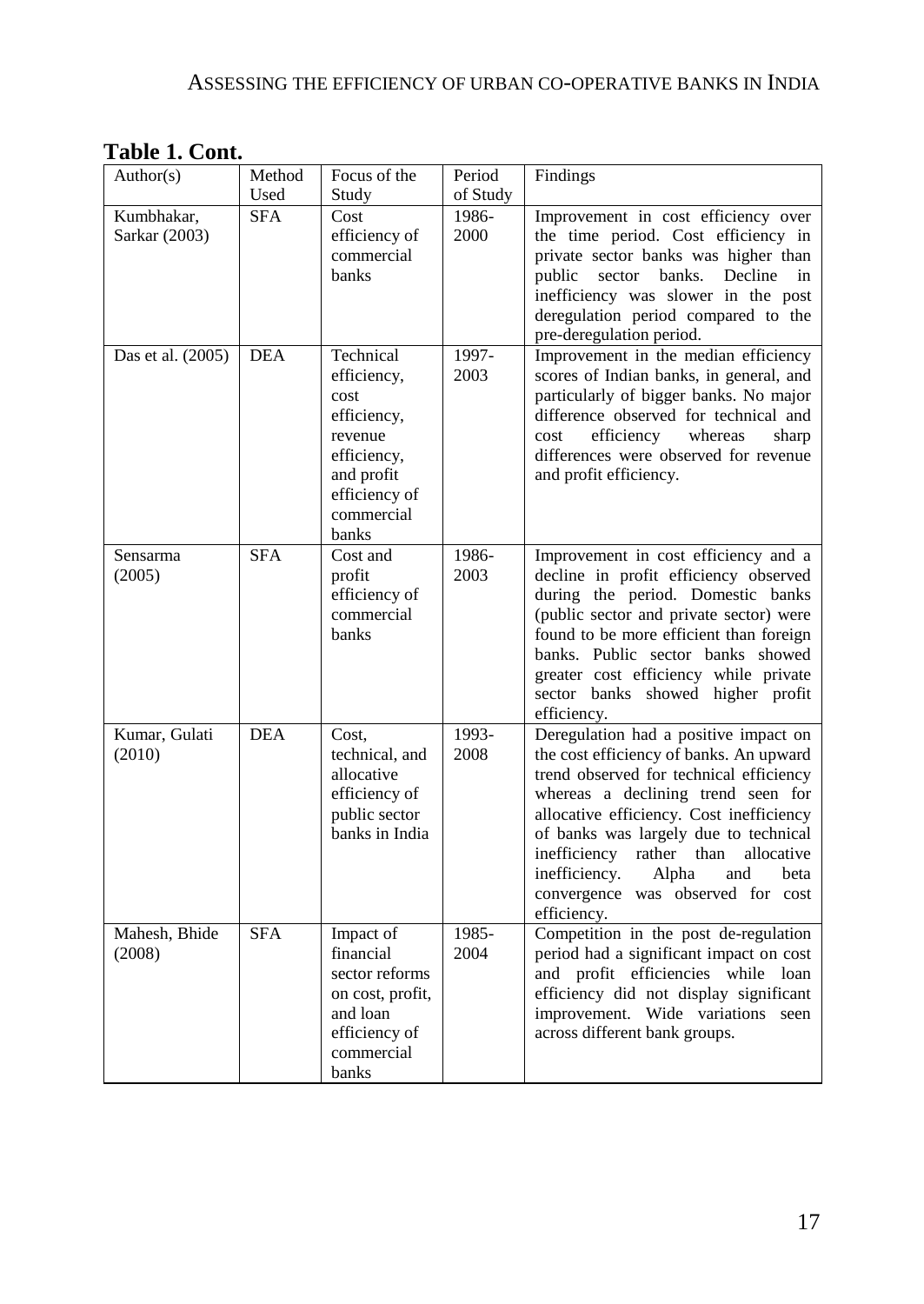| Author(s)                                         | Metho      | Focus of the            | Period   | Findings                                                                                    |  |
|---------------------------------------------------|------------|-------------------------|----------|---------------------------------------------------------------------------------------------|--|
|                                                   | d          | Study                   | of Study |                                                                                             |  |
|                                                   | Used       |                         |          |                                                                                             |  |
| Studies pertaining to Co-operative Banks in India |            |                         |          |                                                                                             |  |
| Ramesh, Patel                                     |            | Growth                  | 1975-    | A phenomenal growth seen in the                                                             |  |
| (1999)                                            |            | performance             | 1994     | number of bank branches, membership,                                                        |  |
|                                                   |            | of urban co-            |          | share capital, reserves, deposits and                                                       |  |
|                                                   |            | operative               |          | advances. This growth was, however,                                                         |  |
|                                                   |            | banks                   |          | accompanied by a huge increase in                                                           |  |
|                                                   |            |                         |          | borrowings by UCBs.                                                                         |  |
| Shah (2001,                                       |            | Performance             | 1981-    | A slowdown in growth of membership                                                          |  |
| 2007)                                             |            | of rural co-            | 2003     | institutional<br>financing,<br>rapid<br>and                                                 |  |
|                                                   |            | operative<br>credit     |          | increase in outstanding against loan<br>advances. Major challenges include                  |  |
|                                                   |            | institutions in         |          | high transactions costs, poor repayment                                                     |  |
|                                                   |            | Maharashtra             |          | record, growing non-performing assets                                                       |  |
|                                                   |            |                         |          | and wilful default.                                                                         |  |
| Chander.                                          | Financial  | Evaluate                | 1998-    | All four banks in the bankruptcy zone                                                       |  |
| Chandel                                           | ratio      | performance             | 2009.    | which could be attributed to financial                                                      |  |
| (2010)                                            | analysis   | of four                 |          | mismanagement and underutilization of                                                       |  |
|                                                   |            | <b>District</b>         |          | resources.                                                                                  |  |
|                                                   |            | Central Co-             |          |                                                                                             |  |
|                                                   |            | operative               |          |                                                                                             |  |
|                                                   |            | Banks in                |          |                                                                                             |  |
|                                                   |            | Haryana                 |          |                                                                                             |  |
| Bhatt, Bhat                                       | <b>DEA</b> | Technical               | 2001-07  | 3 of the 8 banks were found to be                                                           |  |
| (2013)                                            |            | efficiency of           |          | efficient under CRS-DEA model while                                                         |  |
|                                                   |            | eight co-               |          | 5 of 8 banks were efficient under the                                                       |  |
|                                                   |            | operative               |          | VRS-DEA model. Better management                                                            |  |
|                                                   |            | banks in                |          | of deposits, loan recovery, investment                                                      |  |
|                                                   |            | Jammu &                 |          | and improving skill of staff could                                                          |  |
|                                                   |            | Kashmir and<br>identify |          | improve efficiency.                                                                         |  |
|                                                   |            | factors which           |          |                                                                                             |  |
|                                                   |            | influence               |          |                                                                                             |  |
|                                                   |            | efficiency              |          |                                                                                             |  |
| Gaurav.                                           | DEA and    | Technical               | 2002-14  | Substantial variation in the efficiency                                                     |  |
| Krishnan                                          | <b>SFA</b> | efficiency of           |          | of District Central Co-operative Banks                                                      |  |
| (2017)                                            |            | District                |          | across States. Adoption of better                                                           |  |
|                                                   |            | Central Co-             |          | technology<br>and<br>improvement<br>in                                                      |  |
|                                                   |            | operative               |          | management<br>help<br>improve<br>can                                                        |  |
|                                                   |            | Banks in India          |          | efficiency.                                                                                 |  |
|                                                   |            |                         |          | Note: Commercial banks refers to public sector, private sector, and foreign banks in India. |  |

# **Table 1. Cont.**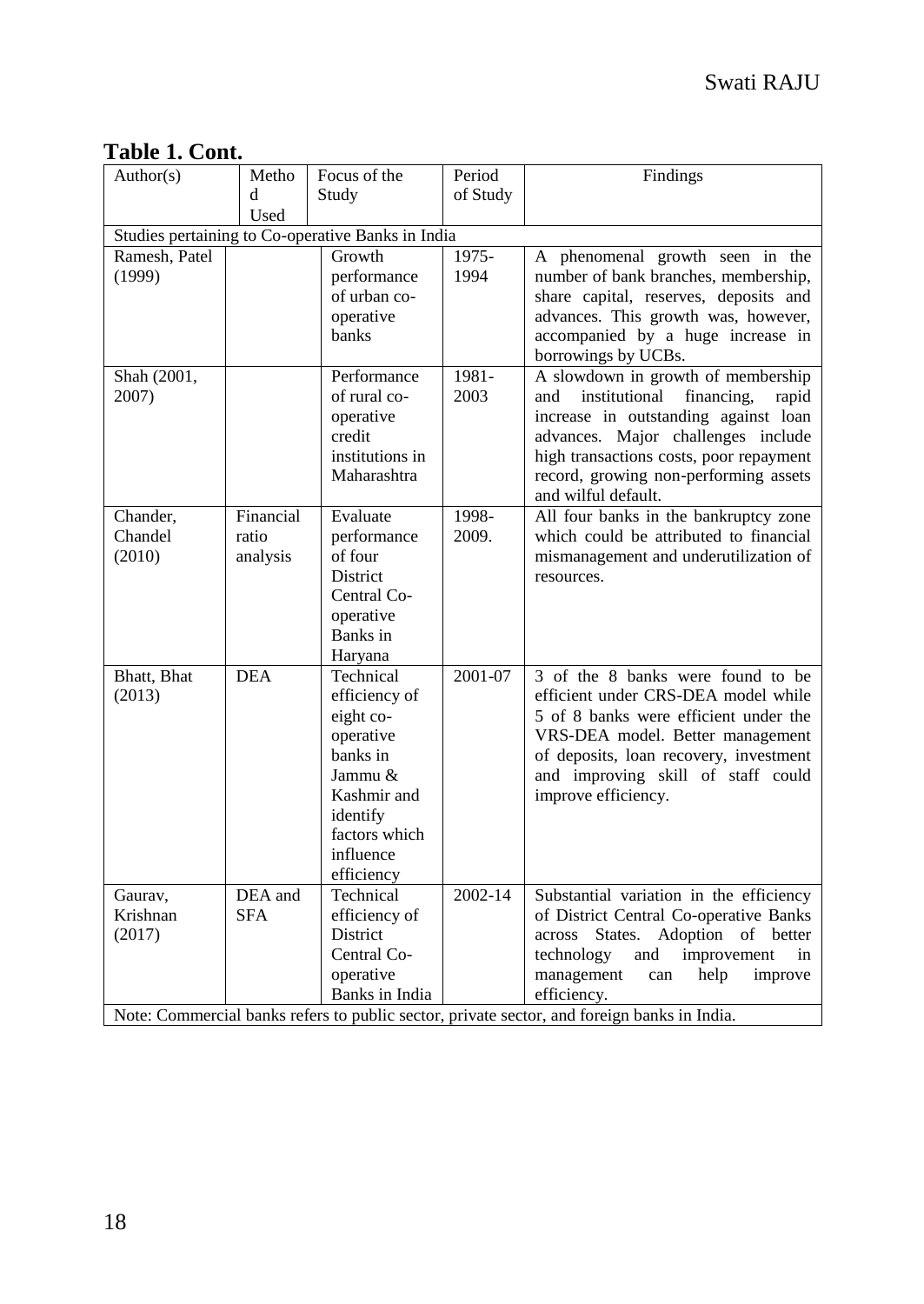## **4. Methodology**

Bank performance has been traditionally measured using financial ratio analysis. The drawback of this approach is that it tends to aggregate several aspects of performance and can be misleading as it depends on an arbitrary benchmark ratio both of which may not help assess the long term performance of banks (Sherman, Gold 1985; Yeh 1986). Sherman and Gold (1985) were the first study to apply frontier methods to measure banking efficiency. The non-parametric Data Envelopment Analysis (DEA) and the parametric Stochastic Frontier Analysis (SFA) have been extensively employed in efficiency measurement in recent times. Other frontier methods used are the free disposal hull, thick frontier, and the distribution free approaches (Sathye 2003). The parametric SFA requires the specification of a functional form whereas the nonparametric DEA uses mathematical programming. Seiford and Thrall (1990) write 'that the kind of mathematical programming procedure used by DEA for efficient frontier estimation is comparatively robust'. The mathematical formulations of the DEA models can be converted to simpler formulations which are easier to estimate using the linear programming (LP) procedure to estimate relative efficiency in decision making units (DMUs) and can be used to calculate the best practice production frontier for firms (Ali, Seiford 1993). A main property of DEA is that it does not require any a priori assumptions about the functional form and the distribution of the error term (Coelli 1995).

Efficiency of a DMU, in this case a bank, can be defined as the ability with which it can convert inputs to outputs and is calculated as the ratio of outputs to inputs. Efficiency can also be defined as the ratio of minimum costs that would have to be incurred to the actual costs incurred to produce a given level of output and efficiency measures always lie between 0 and 1.

## **4.1. Stochastic frontier analysis**

Stochastic Frontier Analysis (SFA) was developed by Aigner et al. (1977) and Meeusen and Van den Broeck (1977). The approach requires that a functional form be specified for the frontier production function. An advantage of SFA over DEA is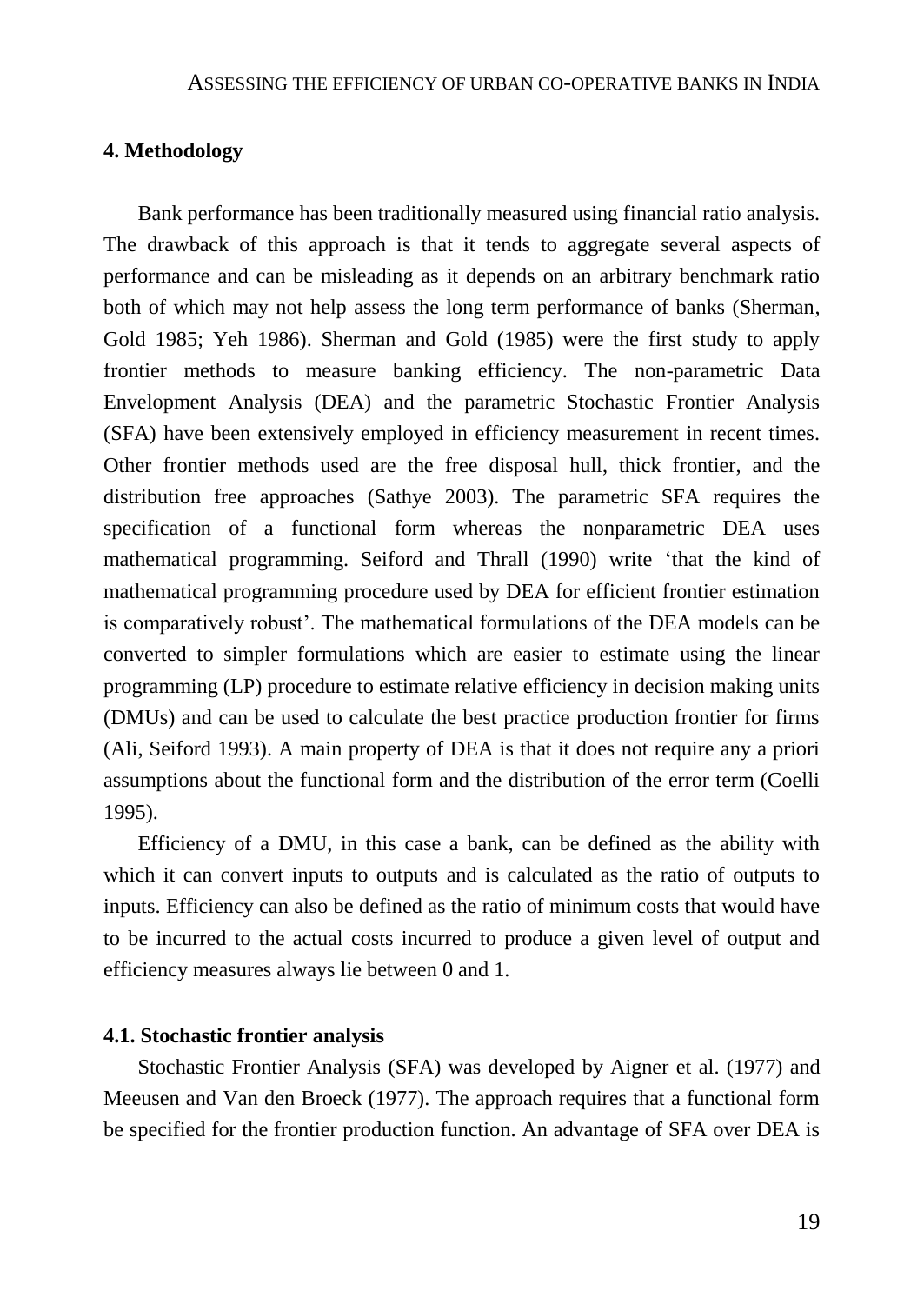that it takes into account measurement errors and other noise in the data (Latruffe et al. 2004).

Suppose a producer has a production function  $f(x_i, a)$ . In a world with no inefficiency, the firm *i* would produce

$$
y_i = f(\mathbf{x}_i, \mathbf{a}) \tag{1}
$$

where,  $y_i$  = output;  $x_i$  = vector of inputs ;  $a$  = vector of parameters to be estimated. A fundamental element of SFA is that each firm can potentially produce less than its maximum capacity due to inefficiency which renders the production function as:

$$
y_i = f(\mathbf{x}_i, \mathbf{a}) + e_i \, i = 1, \dots, N \tag{2}
$$

where,  $e_i = v_i - u_i$ , is a composite of two error terms:

(i)  $v_i$  is a normally distributed error term representing measurement and specification error or noise and represents factors beyond the control of the firm;  $v_i \sim N(0, \sigma_v^2)$ (ii)  $u_i$  is a one sided error term which represents inefficiency i.e. the inability to produce the maximum level of output given the inputs used. The component  $u_i$  is assumed to be distributed independently of  $v_i$  and to satisfy  $u_i \geq 0$ . The nonnegativity of the technical inefficiency term reflects the fact that if  $u_i \ge 0$  the unit (firm or country or state) will not produce at the maximum attainable level. The generalization of the specification of  $u_i$  by Battese and Coelli (1988) is given by  $u_i \sim N^+(0, \sigma_i^2)$  or  $u_i \sim N^+(\mu, \sigma_i^2)$ .

A measure of inefficiency can be obtained by means of the parameter  $\gamma$  which is defined as

$$
\gamma = \frac{\sigma_u^2}{\sigma_u^2 + \sigma_v^2} \tag{3}
$$

where,  $\sigma_v^2$  and  $\sigma_u^2$  are the variances of the noise and inefficiency effects respectively.

The value of  $\gamma$  lies between 0 and 1. If it is close to zero then deviations from the frontier can be attributed to noise, while if the value of  $\gamma$  is close to 1, then deviations from the frontier can be attributed to technical inefficiency (Battese, Corra 1977; Tran et al. 2008; Coelli et al. 2005).

Another measure of inefficiency can be obtained from the parameter  $\lambda$  (Aigner et al. 1977) which is computed as: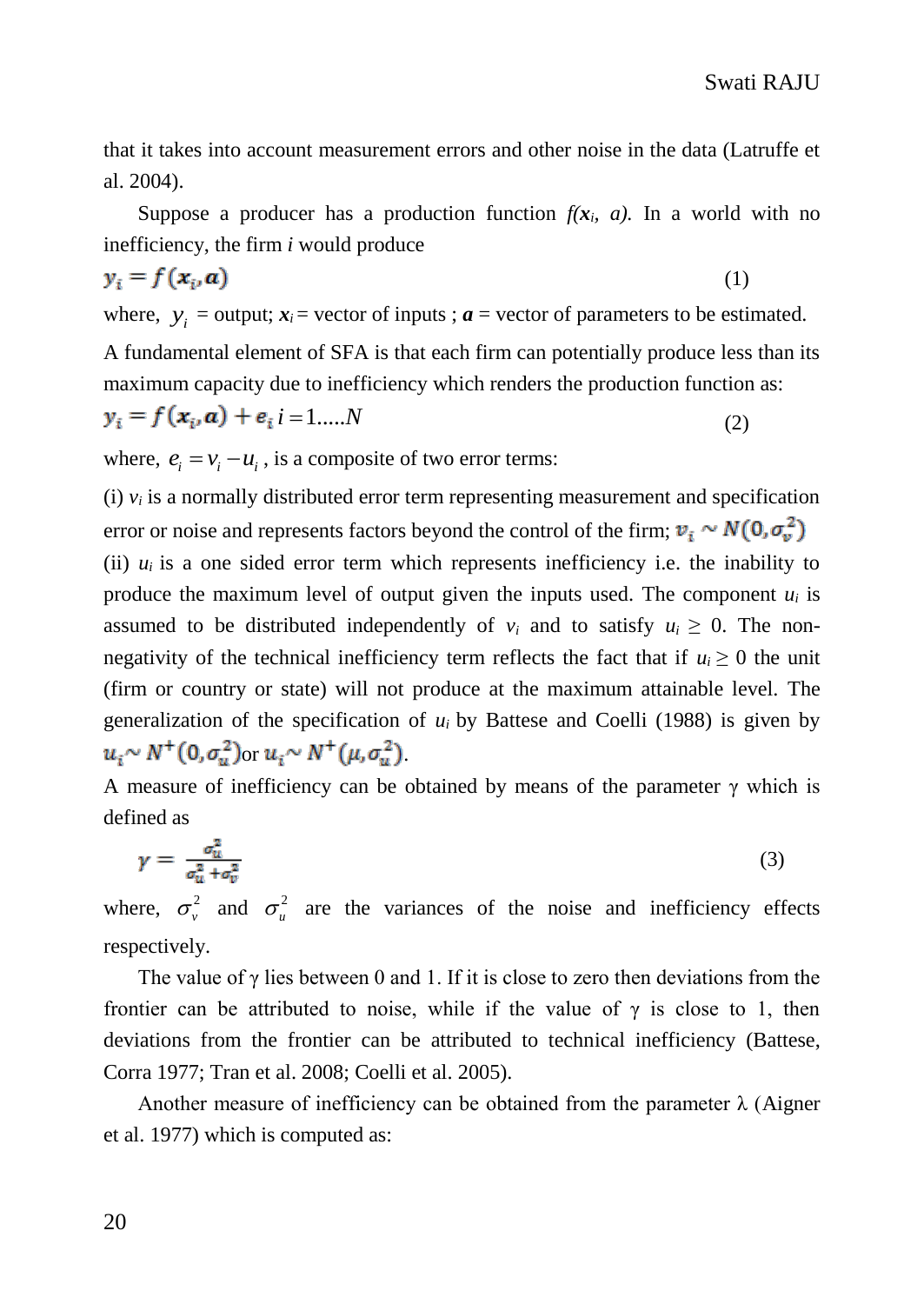$$
\lambda^2 = \frac{\sigma_u^2}{\sigma_v^2} \ge 0
$$
\n<sup>(4)</sup>

#### **4.2. Data Envelopment Analysis**

(4)<br>
2<sup>2</sup>  $\geq$  20 (4)<br>
22<br>
22 1<br>
22<br>
22 1<br>
22 1<br>
22 1<br>
22 1<br>
22 1<br>
22 1<br>
22 1<br>
22 1<br>
22 1<br>
22 1<br>
22 1<br>
22 1<br>
22 1<br>
22 1<br>
22 1<br>
22 1<br>
22 1<br>
22 1<br>
22 1<br>
22 1<br>
22 1<br>
22 1<br>
22 1<br>
22 1<br>
22 1<br>
22 **EV** Constant Manus 10 constan The Data Envelopment Analysis (DEA) method allows the generalization of the single output/input technical efficiency measure to multiple outputs/inputs by constructing a relative efficiency measure. DEA models can be estimated either under constant returns to scale or variable returns to scale. The Constant Returns to Scale (CRS) efficiency is obtained by solving the Charnes, Cooper and Rhodes (CCR) model. The CRS model estimates the gross efficiency of a DMU which reflects technical and scale efficiency. The efficiency of transforming inputs into output denotes technical efficiency while scale efficiency estimates that most productive scale size which is the scale at which efficiency is 100 percent. The Banker, Charnes and Cooper (BCC) model measures the Variable Returns to Scale (VRS) efficiency. This model takes into consideration the variation in efficiency with respect to the scale of operation and therefore measures pure technical efficiency. The scale efficiency of a DMU can be calculated as the ratio of its CRS to VRS efficiency. The CRS efficiency of a firm is always less than or equal to its VRS efficiency. Thus, other things being equal, the VRS model gives the highest efficiency score while the CRS model gives the lowest score. The focus in DEA models on variable returns is mainly to ascertain whether a DMU exhibits decreasing, increasing, or constant returns to scale rather than to quantify the degree of returns to scale (Fukuyama 2000).

Depending on the orientation, DEA models can be expressed either as outputoriented (maximization) or input-oriented (minimization) models. The outputoriented DEA model seeks to maximize output production for a given level of resources whereas the input-oriented envelopment model aims to produce the observed output with minimum inputs. Thus, the dual of the output-maximizing DEA model is the input-oriented envelopment model and vice versa (Ramanathan 2003).

An input-oriented CRS-DEA model of cost efficiency for a bank can be expressed as (Färe, Grosskopf 1985):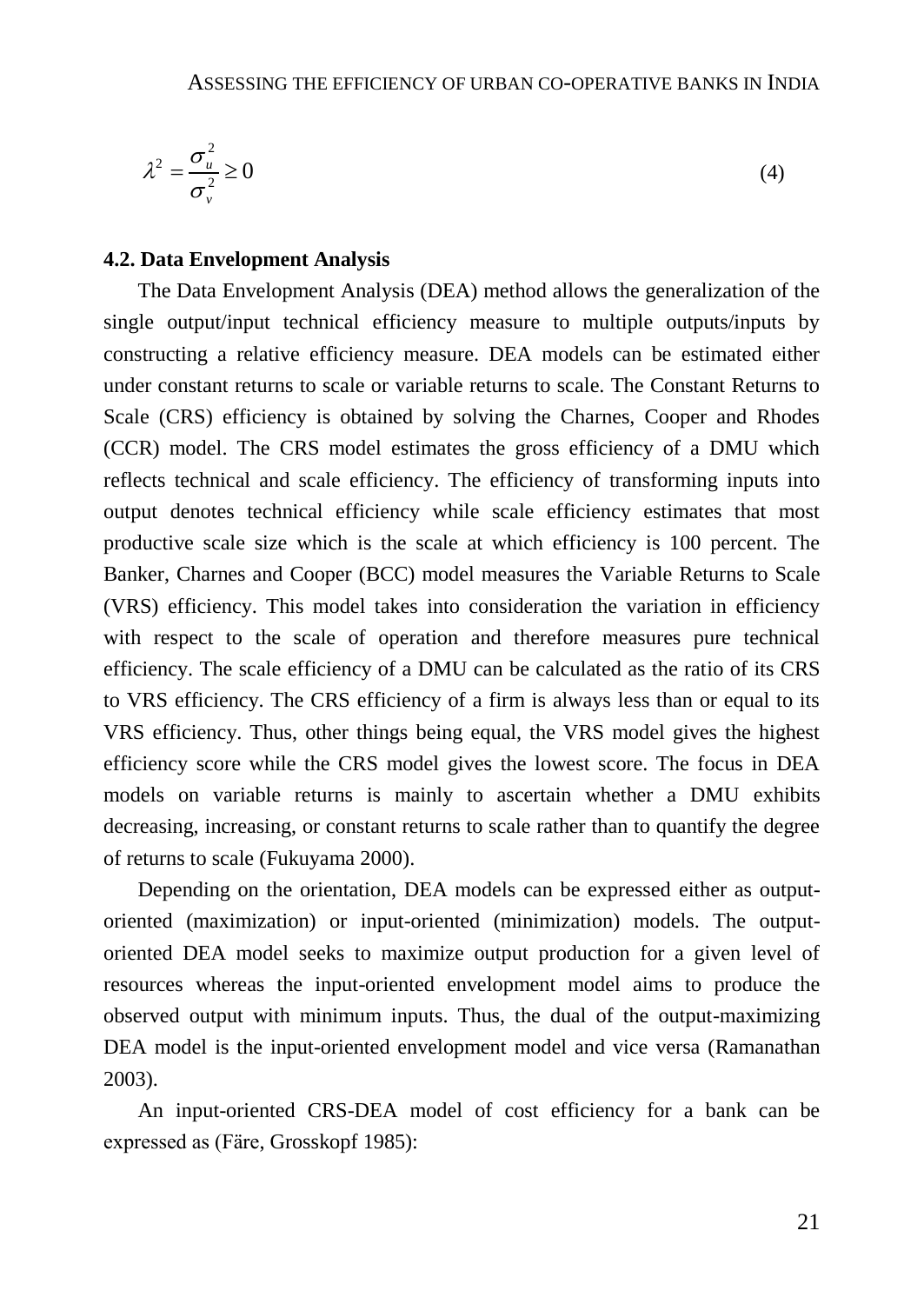$$
Min w_i x_i
$$
  
subject to  

$$
Y\lambda_i \ge y_i
$$

$$
X\lambda_i \le x_i
$$

$$
\lambda_i \ge 0
$$

where,  $w_i$  denotes the vector of input prices for bank  $i$ ; the first condition states that the output of bank *i* cannot be less than a linear combination  $\lambda_i$  of the output of all banks *Y*; the second inequality states that the input vector of bank *i* cannot be greater than a linear combination  $\lambda_i$  of the input vectors of all banks *X*. Solving the above equation gives the minimum costs and a comparison of minimum costs to actual costs gives an estimate of cost efficiency.

The measure of technical inefficiency obtained from the input-oriented DEA models corresponds to Farell's input-based measure of technical inefficiency. The estimates of efficiency obtained from the input-oriented and output-oriented measures would be similar under the CRS model but are unequal for the VRS model as the CRS-DEA model is only appropriate when all firms are operating at optimal scale. However, due to imperfect competition or constraints on finance, firms may not operate at the optimal scale and hence an input-oriented variable return to scale may be used to calculate technical efficiency. Further, the choice of orientation (input or output) is dependent on which quantities (inputs or outputs) the DMU has most control over and are the unit's primary decision variables (Coelli et al. 2005). Coelli and Perelman (1999) point out that the choice of orientation has only a minor influence on the scores obtained. Coelli et al. (2005: 181) also note that 'the output and input oriented DEA models will estimate exactly the same frontier and therefore, by definition, identify the same set of firms as being efficient. It is only the inefficiency measures associated with the inefficient firms that may differ between the two methods'.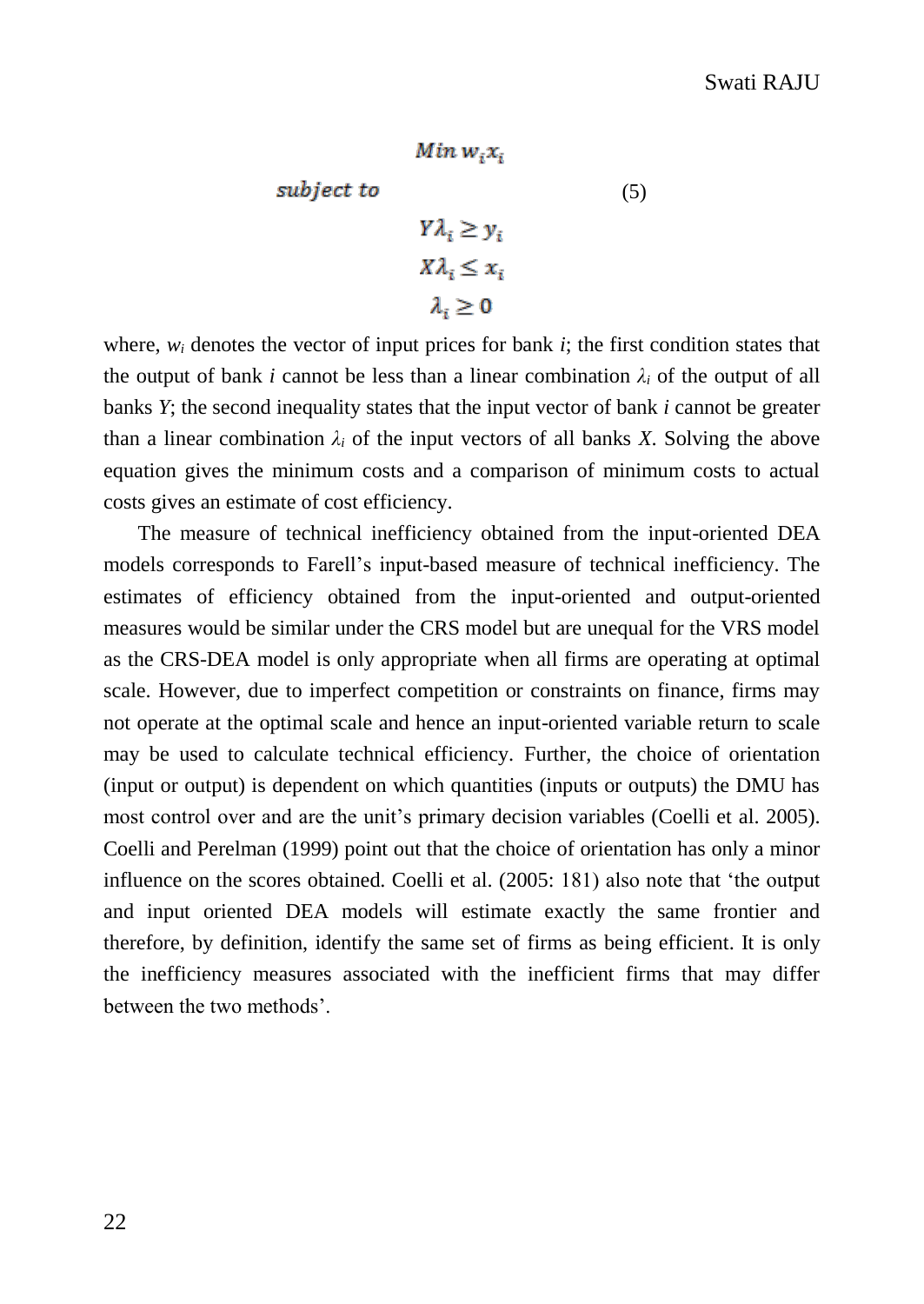#### **5. Empirical evidence**

This paper seeks to measure the efficiency of UCBs in India in the framework of the intermediation approach for the period 2013-14 to 2015-16. Efficiency has been measured using both the frontier methods, namely stochastic frontier and data envelopment analysis. There were 1,574 UCBs in India as of end-March 2016. Of these, 52 banks are categorised as scheduled UCBs and 1,522 as non-scheduled UCBs. The focus of the paper is on the efficiency of scheduled UCBs and data has been obtained from Primary (Urban) Co-operative Bank Outlook, Reserve Bank of India. Sathye (2003) writes, 'the choice of inputs and outputs in DEA is a matter of long standing debate'. The total income of a bank comprises of net interest income and non-interest income. Although the average non-interest income of all UCBs taken together during the period under consideration (2013-14 to 2015-16) constituted only 10 percent of its total income, there exist huge variations among individual banks and it contributes 16 to 20 percent of total income in some scheduled UCBs. Besides, in recent times UCBs have expanded their off-balance sheet activities and not taking into consideration non-interest income may not provide a correct estimate of efficiency. This paper, therefore, considers two separate models for the two output variables – net interest income (Model A) and non-interest income (Model B). Model A has a single output variable - net interest income and three input variables have been considered which reflect physical capital, labour, and loanable funds which are proxied by the expenditure incurred on fixed assets, labour. Interest paid is a critical variable especially for UCBs as most co-operative banks offer a higher interest rate on deposits as compared to their counterparts such as scheduled commercial banks. Model B concerns the noninterest income that accrues to a bank from off-balance sheet activities. Most of these activities are in the nature of provision of services for which the bank charges a fee or commission and hence the input variables included are the expenditure incurred on fixed assets and labour. All variables are values in logs.

Three of the 52 scheduled UCBs were not considered for efficiency estimation as data for two banks – Vasai Vikas Sahakari Bank Limited and Vasavi Cooperative Urban Bank Limited was not reported for all the years under consideration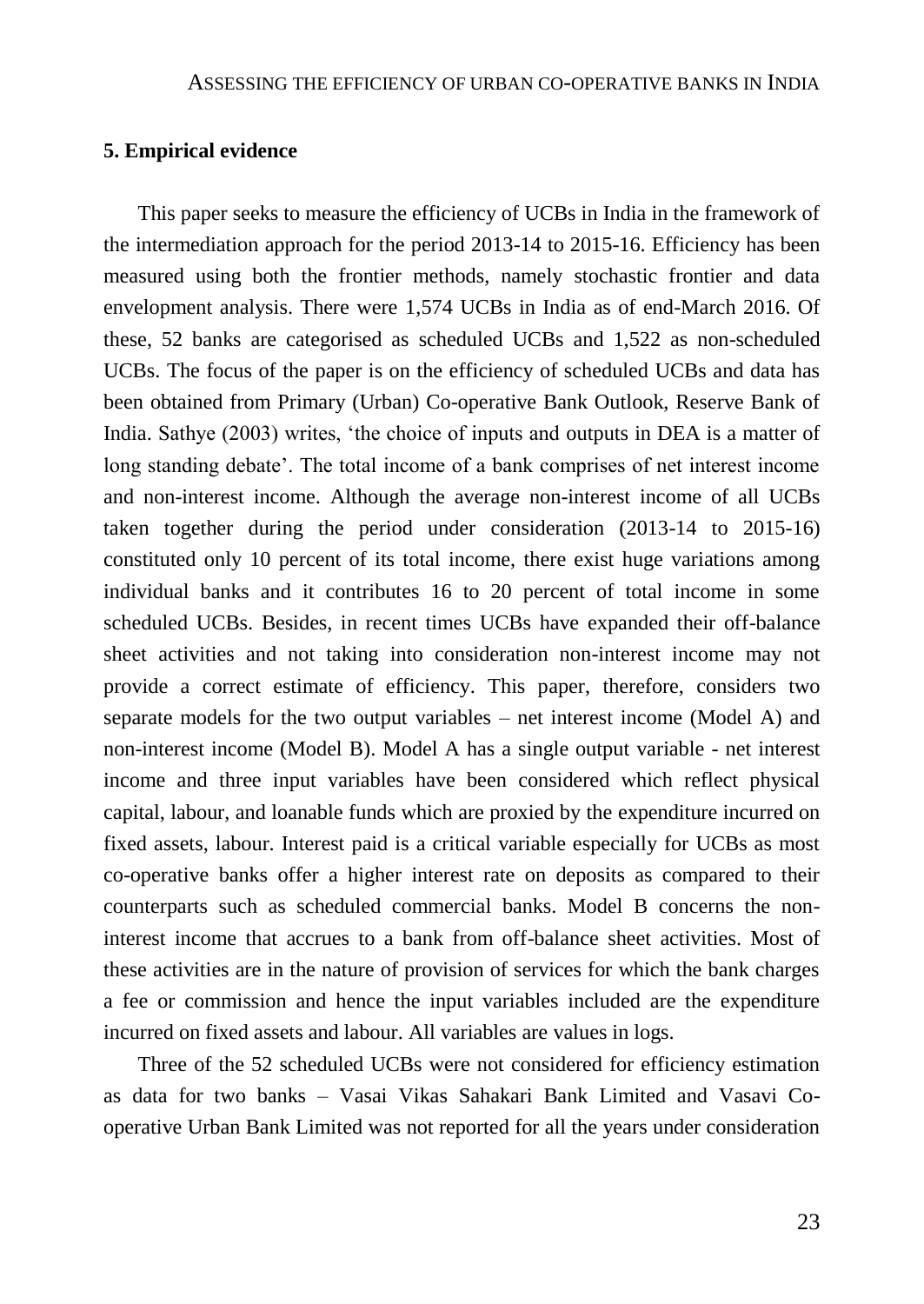while the net interest income of Rupee Co-operative Bank Limited was negative during the period under consideration. Since no major year to year variations were seen in either the output or input variables for the time period under consideration, it was decided to measure efficiency by taking the average value of the output and input variables. A brief description of the variables used in the estimation is in Table  $2<sup>2</sup>$ 

| Variable                                                 | Description                                                                                                                                                                                                                                                                                                               |
|----------------------------------------------------------|---------------------------------------------------------------------------------------------------------------------------------------------------------------------------------------------------------------------------------------------------------------------------------------------------------------------------|
| <b>Output Variables</b>                                  |                                                                                                                                                                                                                                                                                                                           |
| Net Interest Income (LNETINTINC)                         | Interest Earned–Interest Expended (Paid) refers<br>to the income earned from traditional/core<br>banking activities such as accepting deposits,<br>lending and investment in government and other<br>securities; interest paid by banks on deposits and<br>interest paid on borrowings from the RBI and<br>other agencies |
| Non-Interest Income<br>(LNONINTINC)                      | Income from off-balance sheet activities and<br>includes fees, commissions, exchange and<br>brokerage; profit & loss from foreign exchange<br>operations; trading and sale of securities; sale of<br>fixed and other assets and dividend income                                                                           |
| <b>Input Variables</b>                                   |                                                                                                                                                                                                                                                                                                                           |
| Price of Physical Capital or Fixed<br>Assets (LFXDASSET) | Rent, taxes and lighting, printing and stationery,<br>depreciation on bank's property, repairs and<br>maintenance and insurance                                                                                                                                                                                           |
| Price of labour (LSAL)                                   | Payments and provisions for employees                                                                                                                                                                                                                                                                                     |
| Price of loanable funds (LINTPD)                         | Interest paid on deposits and borrowings from<br>the Reserve Bank of India and other agencies                                                                                                                                                                                                                             |
| estimation.                                              | Note: All variables are expressed in INR million and expressed as natural logs in                                                                                                                                                                                                                                         |

**Table 2. Description of variables used in the empirical analysis**

Source: Author's own elaboration.

Table 3 presents the descriptive statistics of the variables used in the estimation of the DEA and SFA models and in the Tobit regression model. It can be seen that the least average input cost/expenditure is on fixed assets followed by salary and payments to staff. Among output variables, the average for non-interest income is much higher than that of net interest income. A comparison of the standard deviation of both these output variables indicates that the variations in non-interest income among UCBs is much higher than for net interest income given that there exists a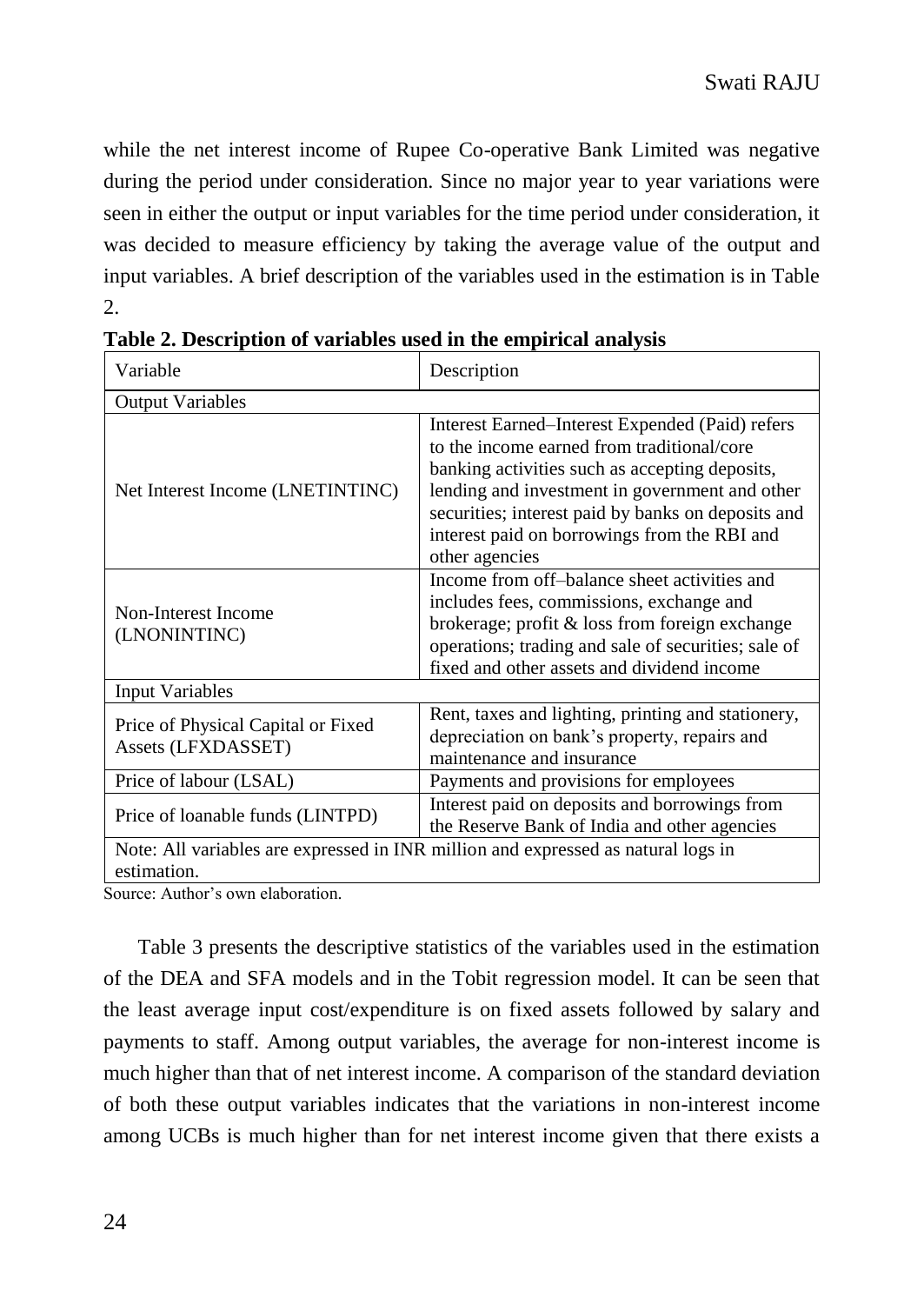huge peer pressure among UCBs to maintain a similarity in interest rates offered on deposits. The wide range observed in share capital, deposits, investments, and loans also points to the vast heterogeneity in the operations of scheduled UCBs.

| <b>Statistic</b>                            | Mean  | Minimum | Maximum | Standard  |
|---------------------------------------------|-------|---------|---------|-----------|
|                                             |       |         |         | Deviation |
| Net Interest Income                         | 1020  | 82      | 6179    | 1168      |
| Non-Interest Income                         | 3484  | 204     | 26460   | 4763      |
| <b>Interest Paid</b>                        | 2464  | 122     | 20280   | 3614      |
| <b>Expenditure Incurred on Fixed Assets</b> | 206   | 13      | 1292    | 280       |
| Expenditure Incurred on Salary and          | 385   | 36      | 2997    | 478       |
| Payments to Staff                           |       |         |         |           |
| Share Capital                               | 620   | 74      | 3351    | 598       |
| Deposits                                    | 33013 | 1452    | 275354  | 47462     |
| Investments                                 | 10580 | 865     | 83105   | 14865     |
| Loans                                       | 21350 | 689.9   | 178781  | 31381     |

**Table 3. Descriptive statistics of variables (INR Million)**

Source: Author's own elaboration.

#### **5.1 Results of stochastic frontier analysis**

The variables considered in the stochastic frontier model are similar to the output and input variables considered for DEA (described in Table 2). The results of the SFA models are given in Table 4. The dependent variable in Model A is log of net interest income while expenditure incurred on fixed assets, salary and other payments, and interest paid are the explanatory variables. It can be observed that interest paid by a bank has a statistically significant impact (at 1 percent level of significance) on the net interest income earned by the bank. The relationship between the expenditure incurred on fixed assets such a rent etc. although positive is not statistically significant while a negative albeit not significant relationship is seen between the expenditure incurred on labour and the net interest income of a bank. The lambda  $(\lambda)$  parameter is 0.64 and statistically significant at 5 percent clearly indicating that the existence of technical inefficiency and deviations from the frontier are not entirely due to noise. Inefficiency contributes on average almost 64 percent to the value of  $λ$  over this period.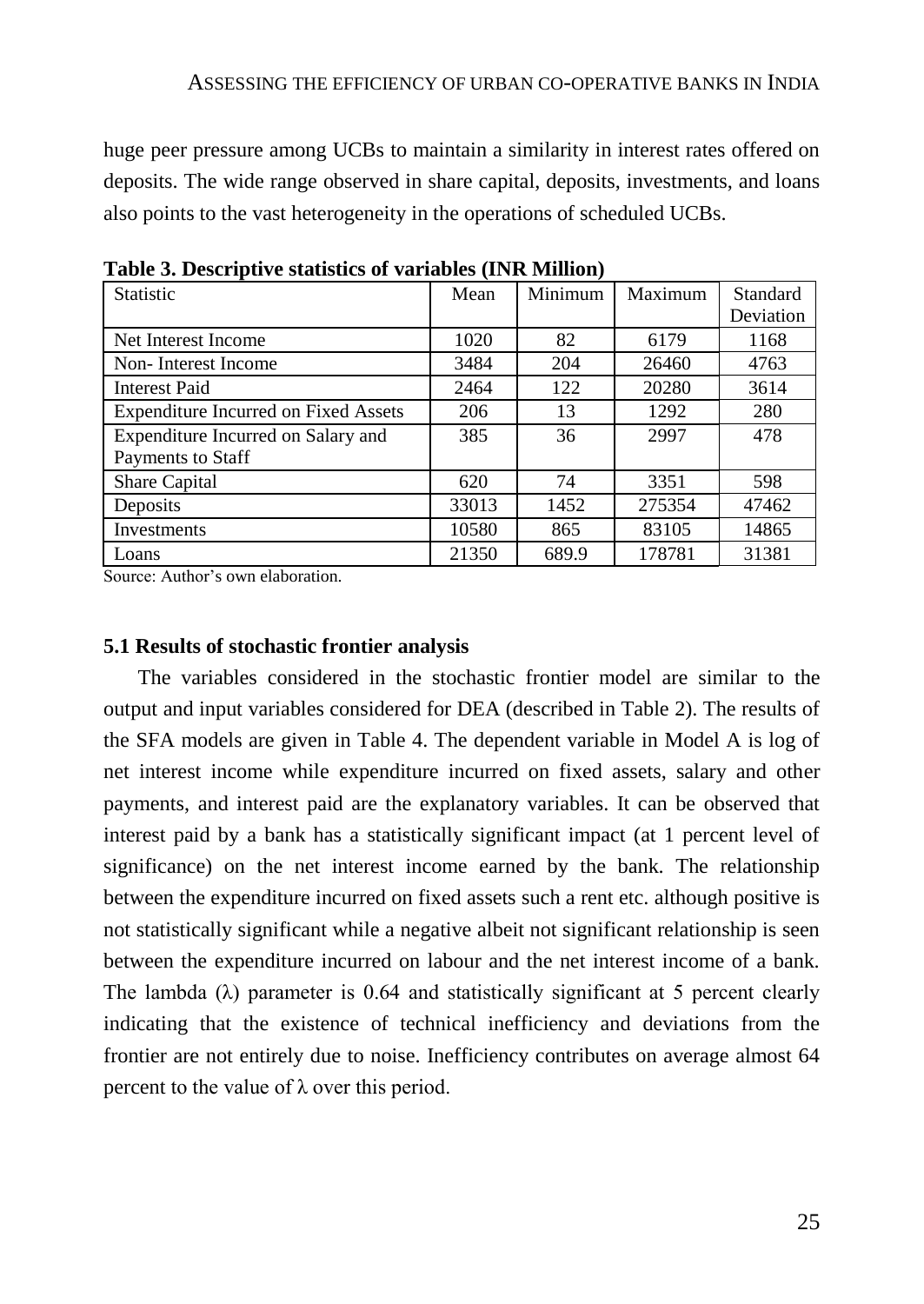|                  | <b>Model A</b>                                                                  | <b>Model B</b> |  |  |  |  |
|------------------|---------------------------------------------------------------------------------|----------------|--|--|--|--|
|                  | 0.22                                                                            | $2.25***$      |  |  |  |  |
| constant         | (0.52)                                                                          | (6.9)          |  |  |  |  |
| <b>LFXDASSET</b> | 0.04                                                                            | $0.48***$      |  |  |  |  |
|                  | (0.48)                                                                          | (5.61)         |  |  |  |  |
| <b>LSAL</b>      | $-0.07$                                                                         | $0.61***$      |  |  |  |  |
|                  | $(-0.54)$                                                                       | (5.32)         |  |  |  |  |
| <b>LINTPD</b>    | $0.91***$                                                                       |                |  |  |  |  |
|                  | (6.96)                                                                          |                |  |  |  |  |
|                  | $0.64**$                                                                        | $1.70**$       |  |  |  |  |
| λ                | (1.64)                                                                          | (2.09)         |  |  |  |  |
|                  | p- values are in parentheses. *** = $p$ < 0.01; ** = $p$ < 0.05; * = $p$ < 0.10 |                |  |  |  |  |
|                  | $\lambda$ is the estimate of the term in equation (4)                           |                |  |  |  |  |

**Table 4. Results of stochastic frontier analysis** 

Source: Author's own elaboration.

Model B seeks to capture the efficiency of scheduled UCBs in off-balance sheet activities and the explanatory variables considered are the expenditure incurred on fixed assets and salary and other payments. Both these explanatory variables are positive and statistically significant at 1 percent level. Further, the statistically significant  $\lambda$  (lambda) statistic reveals high inefficiency in off-balance sheet activities undertaken by the scheduled UCBs. A comparison of the  $\lambda$  statistic for Models A and B indicates that scheduled UCBs display inefficiency in both core banking activity as well as in their expanded non-core off-balance sheet activities. Further, the inefficiency is much higher (170 percent) in the non-core operations. A frequency distribution of efficiency for Models A and B along with the respective mean efficiency is presented in Table 5 which shows that the mean efficiency of Model A is higher than that of Model B implying thereby that scheduled UCBs are generally more efficient in traditional/core banking activities as compared to offbalance sheet activities. A comparison of the frequency distribution of banks across the efficiency range for Models A and B reiterates the finding. It can be observed that all the 49 banks were in the efficiency range of 0.7 and above for Model A. Further, 48 banks (98 percent) were in the efficiency range of 0.8 to 1 while only 1 bank was in the low efficiency range of 0.7 to 0.8.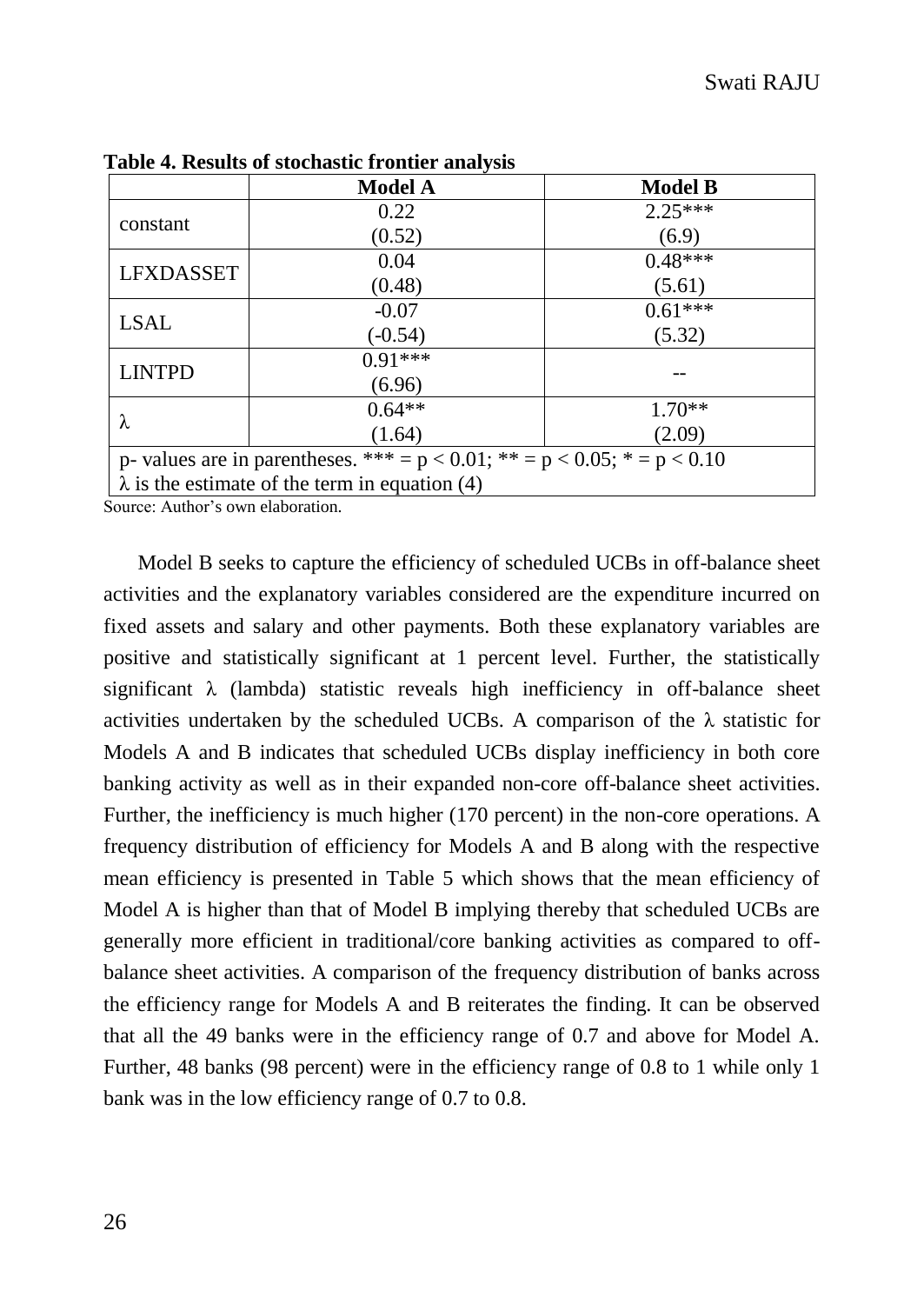|                     | Model A                |                            |                     | Model B                |                            |
|---------------------|------------------------|----------------------------|---------------------|------------------------|----------------------------|
| Efficiency<br>Range | No. of<br><b>Banks</b> | Percent of<br><b>Banks</b> | Efficiency<br>Range | No. of<br><b>Banks</b> | Percent of<br><b>Banks</b> |
| $0.4 \le E \le 0.5$ |                        |                            | $0.4 \le E \le 0.5$ | 2                      | 4.08                       |
| $0.5 \le E \le 0.6$ |                        |                            | $0.5 \le E \le 0.6$ |                        | 2.04                       |
| $0.6 \le E \le 0.7$ |                        |                            | $0.6 \le E \le 0.7$ | 5                      | 10.20                      |
| $0.7 \le E \le 0.8$ |                        | 2.04                       | $0.7 \le E \le 0.8$ | 18                     | 36.73                      |
| $0.8 \le E \le 0.9$ | 25                     | 51.02                      | $0.8 \le E \le 0.9$ | 18                     | 36.73                      |
| $0.9 \le E \le 1$   | 23                     | 46.94                      | $0.9 \le E \le 1$   | 5                      | 10.20                      |
| Total               | 49                     | 100.00                     |                     | 49                     | 100.00                     |
| Mean<br>Efficiency  | 0.895                  |                            |                     | 0.778                  |                            |

**Table 5. Frequency distribution of efficiency scores – SFA Model**

Source: Author's own elaboration.

The frequency distribution for Model B shows a higher percentage of banks in the lower ranges of efficiency - 26 banks (53.1 percent) were in the lower efficiency range of 0.4 to 0.8 whereas only 23 banks (46.9 percent) were in the efficiency range 0.8 to 1. Of these*,* only 5 banks were in the highest efficiency range greater than 0.9.

## **5.2 Results of Data Envelopment Analysis**

A two-stage input-oriented model was estimated to measure the efficiency in banking operations of scheduled UCBs for the period 2013-14 to 2015-16. Given that the time period under consideration is very short, a CRS-DEA model was better suited to capture the overall efficiency. Both Models A and B have a single output and three and two input variables respectively. Like in the case of the SFA model, efficiency was computed for 49 of the 52 scheduled UCBs. Pastor and Ruiz (2007) discuss DEA models such as the translation invariant model, Seiford and Zhu's (2002) posteriori approach, directional distance models, range directional models and weighted additive models that allow for the inclusion of DMUs with negative output (as in the case of Rupee Co-operative Bank which had negative net interest income in all the three years). Most of these studies with negative data are for models with variable returns to scale and it can be inferred that the constant returns to scale (CCR) model cannot be used for negative data. Consequently, as per usual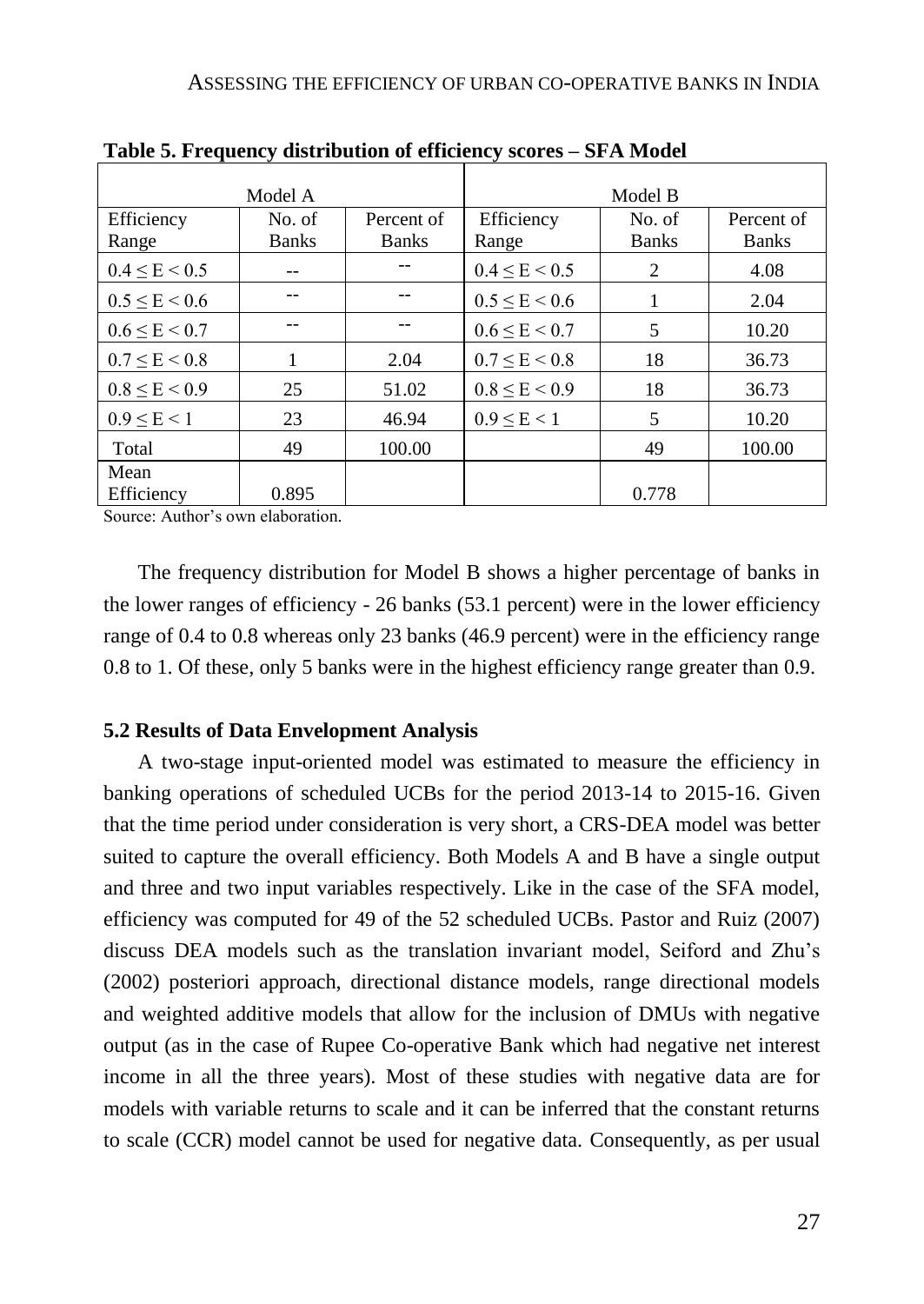practice, this paper does not take banks which have a negative output variable into consideration. The efficiency estimates for both models is presented in Table 6.

| Table 0. Building v of chickenev estimates. Input offenica City- DEA Model |         |                |
|----------------------------------------------------------------------------|---------|----------------|
| <b>Statistic</b>                                                           | Model A | <b>Model B</b> |
| Mean                                                                       | 0.929   | 0.924          |
| Minimum                                                                    | 0.804   | 0.800          |
| Maximum                                                                    |         |                |
| Standard deviation                                                         | 0.040   | 0.050          |

**Table 6. Summary of efficiency estimates: input oriented CRS- DEA Model**

Source: Author's own elaboration.

The DEA models estimated indicate that the average overall efficiency as given by the CRS-DEA model is quite high for both Model A (0.929) and Model B (0.924). The standard deviation for both models is not very high indicating small variations in performance among scheduled UCBs. Further, the range of efficiency is marginally wider for banks under Model B. Given the high mean efficiency displayed by scheduled UCBs, it would be of interest to study the distribution in efficiency. Table 7 presents the frequency distribution of the efficiency of the CRS-DEA model

|                         |                     | Model A      | Model B     |              |  |
|-------------------------|---------------------|--------------|-------------|--------------|--|
|                         | No of<br>Percent of |              |             | Percent of   |  |
| <b>Efficiency Range</b> | <b>Banks</b>        | <b>Banks</b> | No of Banks | <b>Banks</b> |  |
| $0.8 \le E \le 0.9$     |                     | 20.4         |             |              |  |
| $0.9 \le E \le 1$       | 36                  | 73.5         | 28          |              |  |
| $E = 1$                 |                     | O. J         |             |              |  |

**Table 7. Frequency distribution of technical efficiency**

Source: Author's own elaboration.

It can be observed that a fifth of the scheduled UCBs have an efficiency score that is below 0.9 (90 percent) and only 3 banks (6.1 percent) have an efficiency score of 1 in the traditional and core banking activity (Model A). For Model B, more than one-third of the banks have an efficiency score less than 0.9 and 5 banks (10 percent) have an efficiency score of 1. Besides, the number of banks with an efficiency score between 0.9 and 1 is higher under Model A.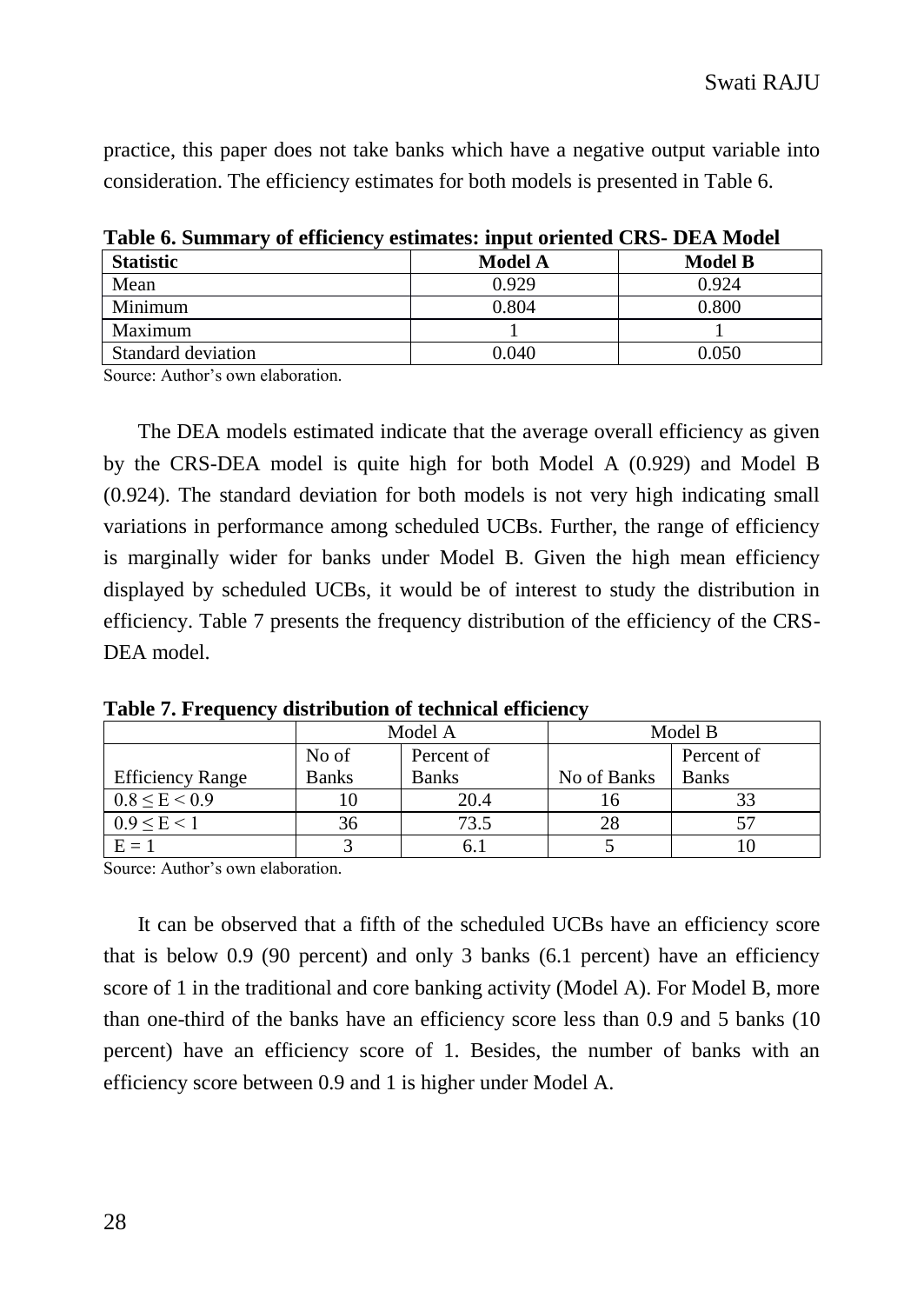# **5.3 Super efficiency and quartile analysis of efficiency**

All efficient DMUs need not necessarily have the same performance level and a disaggregation of the efficiency scores (super efficiency) of the efficient DMUs can reveal the extent of efficiency among the efficient units. The Andersen and Petersen (1993) super efficiency approach has been employed to obtain the estimates of super efficiency. Table 8 presents the scores of efficiency and super efficiency for the efficient scheduled UCBs and it can be seen that all efficient banks had feasible solutions for Models A and B.

|                                                                          | Model A             |                              |                                                                     | Model B             |                              |
|--------------------------------------------------------------------------|---------------------|------------------------------|---------------------------------------------------------------------|---------------------|------------------------------|
| Bank                                                                     | Efficiency<br>Score | Super<br>Efficiency<br>Score | Bank                                                                | Efficiency<br>Score | Super<br>Efficiency<br>Score |
| Gopinath Patil<br>Parsik Janata<br>Sahakari Bank<br>Ltd.                 | 1                   | 1.01                         | Bharati Sahakari<br>Bank Ltd.                                       | 1                   | 1.00                         |
| <b>Nasik</b><br>Merchant's<br>Co-operative<br>Bank Ltd.                  | 1                   | 1.04                         | Indian Mercantile<br>Co-operative<br>Bank Ltd.                      | 1                   | 1.01                         |
| Sardar<br>Bhiladwala<br>Pardi Peoples<br>Co-operative<br><b>Bank Ltd</b> | 1                   | 1.15                         | Janalaxmi Co-<br>operative Bank<br>Ltd.,                            | 1                   | 1.00                         |
|                                                                          |                     |                              | Mehsana Urban<br>Co-operative<br>Bank Ltd.                          | 1                   | 1.00                         |
|                                                                          |                     |                              | Sardar<br>Bhiladwala Pardi<br>Peoples Co-<br>operative Bank<br>Ltd. | 1                   | 1.05                         |

**Table 8. Super efficiency scores of efficient banks**

Source: Author's own elaboration.

The super efficiency scores revealed that in the case of Model A the efficiency score of 1 actually ranged between 1.15 and 1.01 while for Model B, 3 of the 5 efficient banks had a super efficiency score of 1 itself and the highest super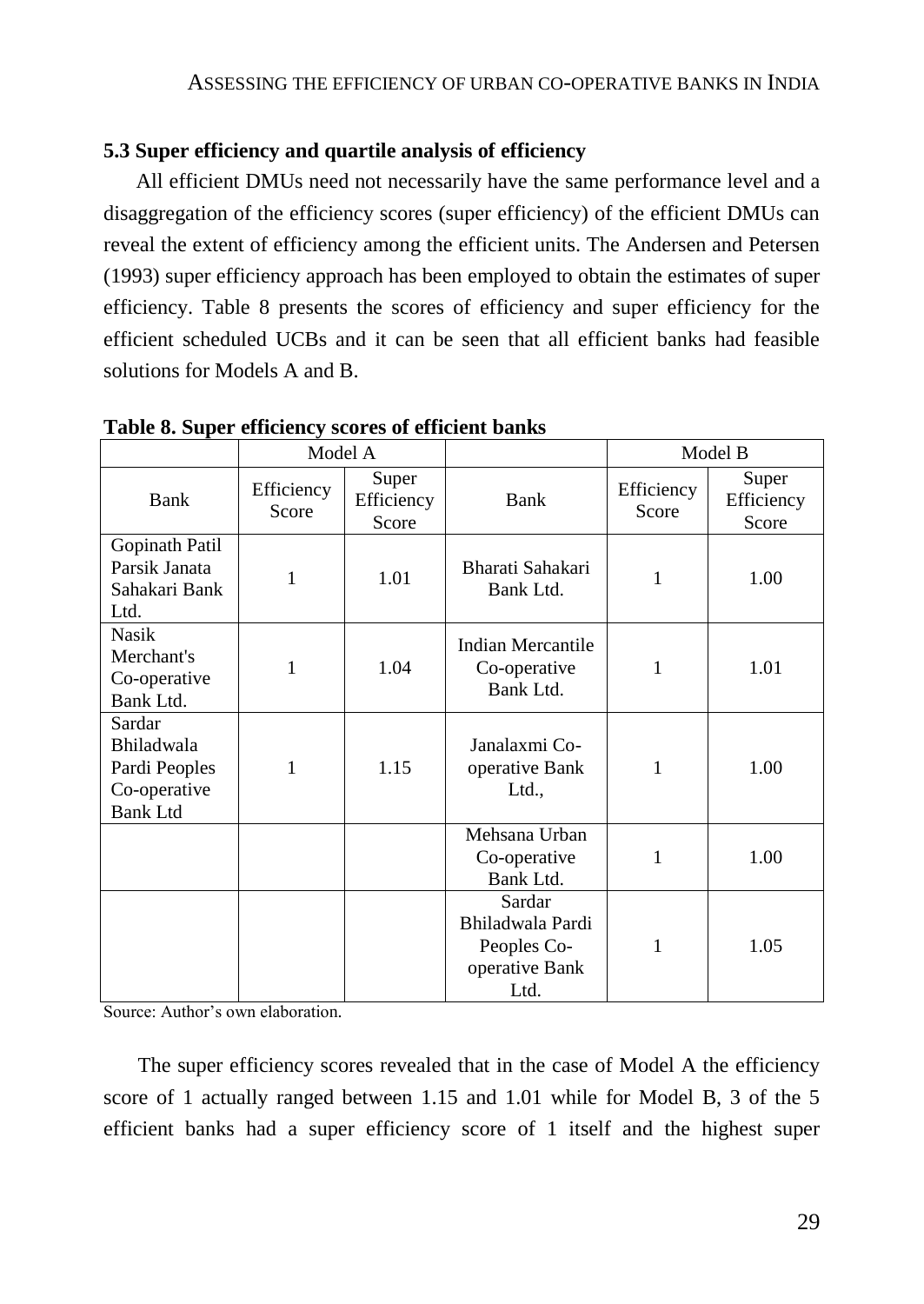efficiency score was 1.05 for Sardar Bhiladwala Pardi Peoples Co-operative Bank Ltd. This bank is the only scheduled UCB that features as an efficient bank both for Models A and B.

A quartile analysis of efficiency performance by banks revealed that all the three efficient banks under Model A are in the best-performing fourth quartile whereas for Model B only two banks - Mehsana Urban Co-operative Bank Ltd. and Sardar Bhiladwala Pardi Peoples Co-operative Bank Ltd are in the fourth quartile for both the SFA and DEA models. Using DEA analysis for Model B, the other 3 efficient banks, however, showed huge variations in efficiency under the SFA model and were not necessarily in the highest fourth quartile. The details of individual bank efficiency (DEA and SFA) along with the quartile analysis is in Appendix Table 4.

| Abhyudaya Co-operative Bank Ltd.,<br>Mumbai       | Nagpur Nagrik Sahakari Bank Ltd.                  |
|---------------------------------------------------|---------------------------------------------------|
| Amanath Co-operative Bank Ltd.<br>Bangalore       | NKGSB Co-operative Bank Ltd., Mumbai              |
| Bharat Co-operative Bank (Mumbai) Ltd.,<br>Mumbai | Nutan Nagarik Sahakari Bank Ltd.,<br>Ahmedabad    |
| Cosmos Co-operative Urban Bank Ltd.               | Pravara Sahakari Bank Ltd.                        |
| Greater Bombay Co-operative Bank<br>Limited       | Saraswat Co-operative Bank Ltd., Bombay           |
| Janakalyan Sahakari Bank Ltd., Mumbai             | Shamrao Vithal Co-operative Bank Ltd.             |
| Janata Sahakari Bank Ltd., Pune.                  | Shikshak Sahakari Bank Ltd., Nagpur.              |
| Kalyan Janata Sahakari Bank Ltd., Kalyan          | The Akola Urban Co-operative Bank Ltd.,<br>Akola. |
| Karad Urban Co-operative Bank Ltd.                | The Kapol Co-operative Bank Ltd.,<br>Mumbai       |
| Mapusa Urban Co-operative Bank of Goa<br>Ltd.,    | $Total = 19$ Scheduled UCBs                       |

**Table 9. Banks with lower efficiency in model A and model B**

Source: Author's own elaboration.

From a policy perspective, it is imperative to identify banks that display low levels of efficiency in both core banking activity as well as in off-balance sheet activities. Table 9 records 19 (38.9 percent) scheduled UCBs in the lower first two quartiles of efficiency by either the DEA or the SFA analysis for both Models A and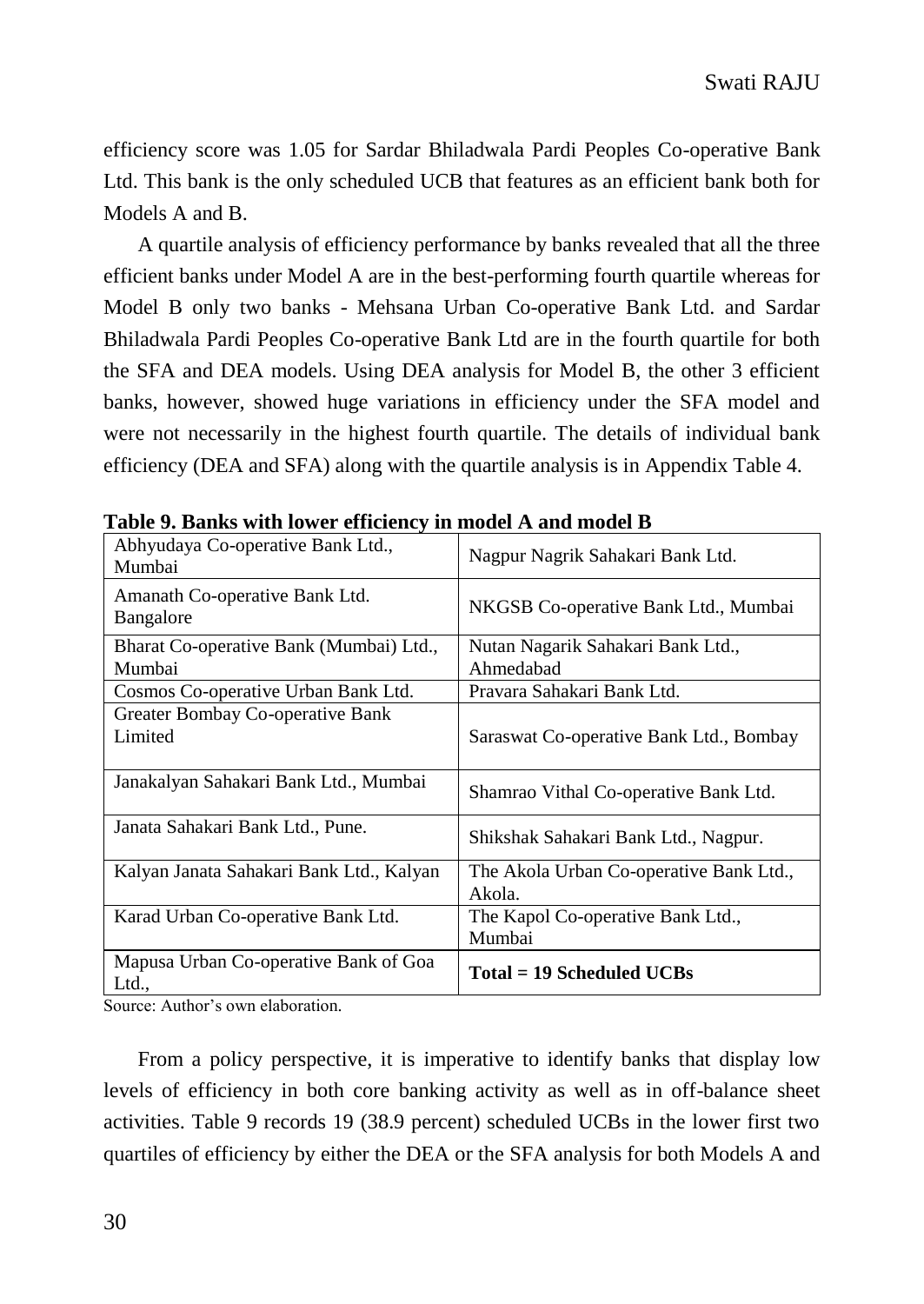B. It is pertinent to note that there are other banks in quartiles 1 and 2 but not included in Table 9 as they are not common to both Models A and B.

## **5.4 Input slacks**

Input slacks are indicators of the potential areas of improvement. Table 12 presents the mean input slack for each of the input variables. The mean input slack was almost similar for salary payments and interest paid by banks and marginally higher on expenditure incurred by banks on fixed assets for Model A. Further, an almost equal number of banks had a slack on each of these inputs. The analysis on slacks also indicated that 3 banks – Goa Urban Co-operative Bank Limited, Nagpur Nagrik Sahakari Bank Limited, and Saraswat Co-operative Bank Limited, Bombay – had no input slacks while 46 of the 49 scheduled UCBs face a slack on at least one input variable.

|                                                                |                     | Model A                    | Model B             |                                      |  |  |
|----------------------------------------------------------------|---------------------|----------------------------|---------------------|--------------------------------------|--|--|
|                                                                | Mean Slack<br>Value | No. of Banks<br>With Slack | Mean Slack<br>Value | No. of<br><b>Banks With</b><br>Slack |  |  |
| <b>LSAL</b>                                                    | 0.09                | 19 (38.8)                  | 0.004               | 1(2.0)                               |  |  |
| <b>LFXDASSET</b>                                               | 0.14                | 20(40.8)                   | 0.08                | 11(22.5)                             |  |  |
| <b>LINTPD</b>                                                  | 0.08                | 19(38.8)                   |                     |                                      |  |  |
| No. of Banks with<br>Zero Slack                                | 3 banks             | 6.12 percent               | 37 banks            | 75.5 percent                         |  |  |
| No. of Banks with at<br>least 1 Slack                          | 46 banks            | 93.88 percent              | 12 banks            | 24.5 percent                         |  |  |
| Figures in parentheses indicate percentage of banks with slack |                     |                            |                     |                                      |  |  |

**Table 10. Mean input slack values and percentage of banks having input slacks**

Source: Author's own elaboration.

As concerns Model B, the average input slack on fixed assets was higher than on salary payments. Further, 11 banks (22.5 percent) witnessed a slack on fixed assets whereas only 1 bank (Mapusa Urban Co-operation Bank of Goa, Limited) showed a slack on salary. Also, 75.5 percent banks had zero slack and only 24.5 percent banks saw just one input slack.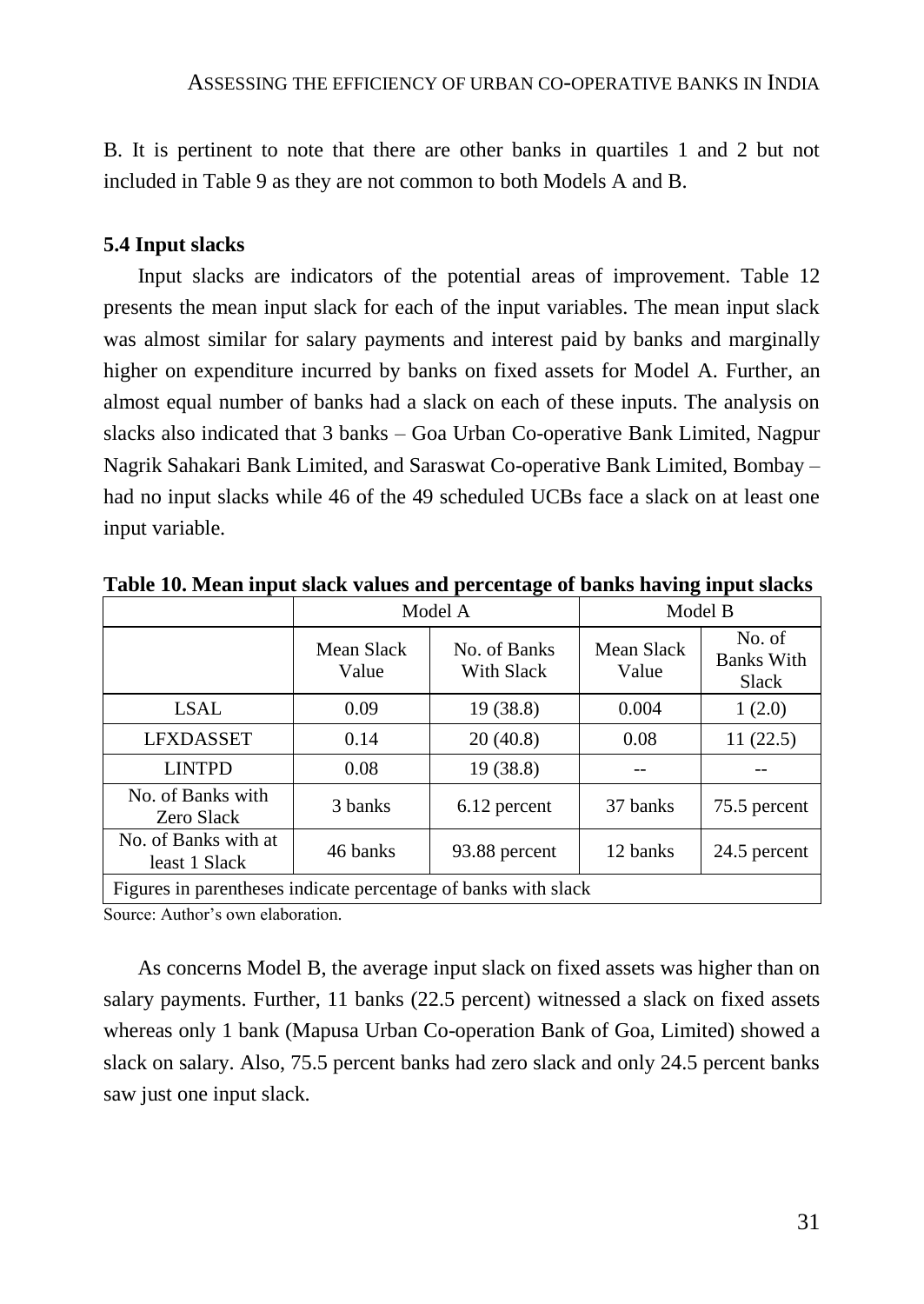#### **5.5 Results of the Tobit Model**

The second step of the two stage DEA was the Tobit model to identify the determinants of efficiency. Variables that can influence efficiency like amount of share capital, deposits, investments, and loans have been considered. Here too, the explanatory variables were considered as average values of the period and transformed to natural logs. The choice of explanatory variables took into consideration the impact these variables had on core banking activity (Model A) as well as the off-balance sheet activities (Model B). Share capital and reserve funds represent the funds owned by a bank and together constitute a major component of the working capital. These variables also determine the borrowing capacity of cooperative banks. While share capital impacted the lending capacity of an UCB, reserve funds formed the buffer for contingencies, if any. Other important constituents of working capital are deposits and borrowings and reflect borrowed or not–owned funds of a bank. A large deposit base or an increase in the deposit base and reserves funds would point to a greater reliance of a bank on its own funds. Although reserve funds and borrowings are important in lending activity, the Tobit model estimated does not include reserve funds as 4 of the 49 banks (Amanath Cooperative Bank Limited, Bangalore; Indian Mercantile Co-operative Bank Ltd., Lucknow; Mapusa Urban Co-operative Bank of Goa Limited and The Kapol Cooperative Bank Limited, Mumbai) considered in the sample showed negative reserves in all the three years. Borrowings of banks was also not included as almost 50 percent of the banks considered in the sample show zero borrowings.

The results of the Tobit model (Table 11) indicated deposits and loans disbursed by a bank to be significant determinants of efficiency for both Models A and B. Shanmugan and Das (2004) also reported deposits to be a major determinant of efficiency. A negative and statistically significant co-efficient on deposits, however, points to an inverse relationship between the increase in deposits and the efficiency achieved as regards net interest income earned by the bank. The positive and significant co-efficient of loans would imply that an increase in loans can positively influence the efficiency obtained on net interest income. The significance of the loans variable for Model B may be interpreted as customers of a bank who have obtained a loan from the bank may also approach it for the services of non-core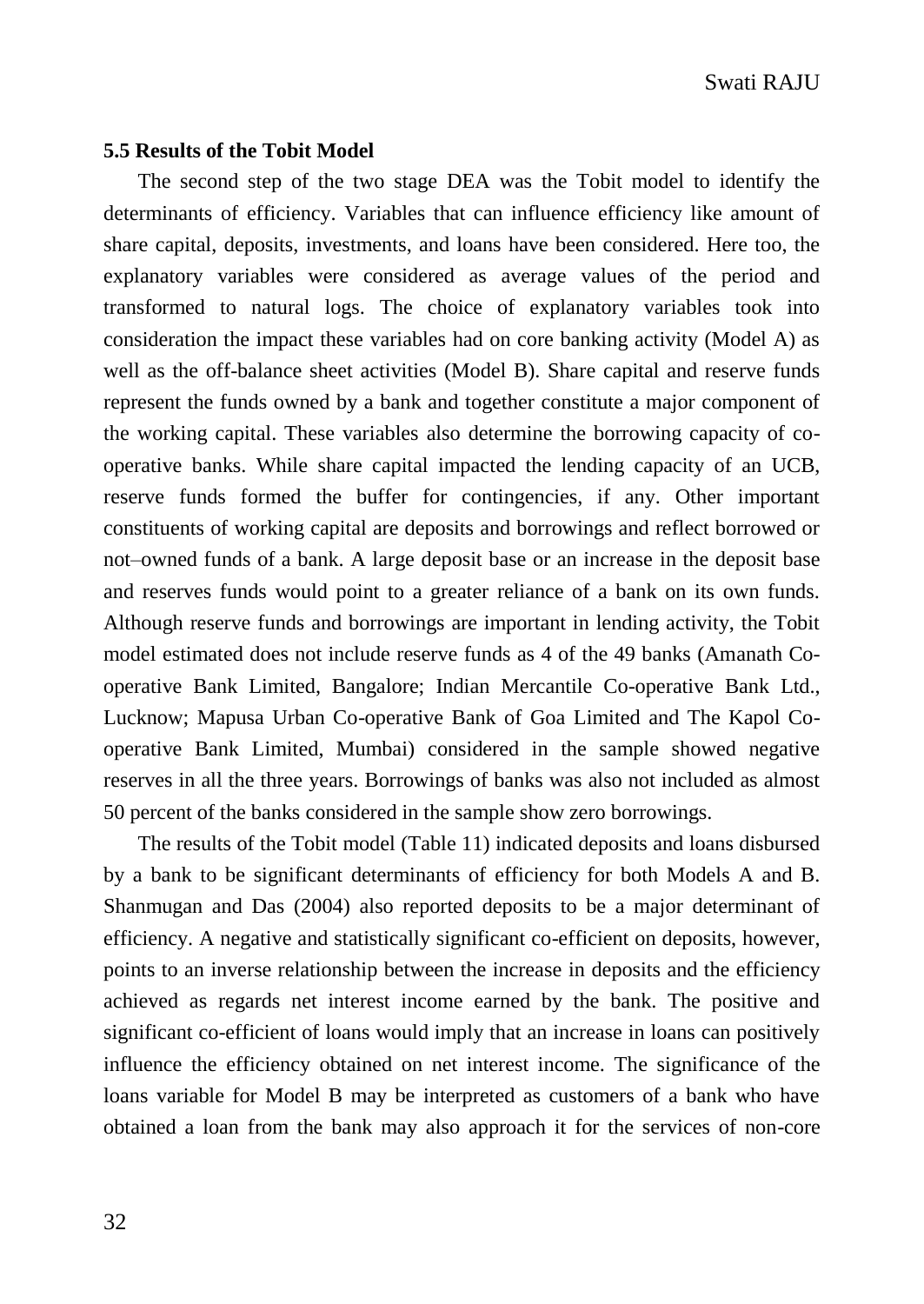activities, given that customers of UCBs are often under banked. Further, investments made by the bank would generate revenue for the bank and hence the positive and significant relationship observed between efficiency and investments. Share capital has a positive impact on non-interest income efficiency. These results of the Tobit model, however, need to be considered with care given that the reserve funds and borrowings were not included in the Tobit estimation.

|                              | Model A                                                       | Model B      |
|------------------------------|---------------------------------------------------------------|--------------|
| Variable                     | Co-efficient                                                  | Co-efficient |
| Constant                     | $1.07***$                                                     | $1.32$ ***   |
|                              | (14.67)                                                       | (13.90)      |
| <b>l</b> share               | $-0.003$                                                      | 0.02@        |
|                              | $(-0.24)$                                                     | (1.78)       |
|                              | $-0.13*$                                                      | $-0.24**$    |
| ldep                         | $(-2.35)$                                                     | $(-3.26)$    |
|                              | $0.06*$                                                       | 0.06         |
| linvst                       | (2.01)                                                        | (1.47)       |
|                              | 0.07@                                                         | $0.14**$     |
| <b>lloans</b>                | (1.87)                                                        | (3.02)       |
| t-values are in parentheses. |                                                               |              |
|                              | *** -- p < 0.001; ** -- p < 0.01; * -- p < 0.05 $@ - p = 0.1$ |              |

**Table 11. Results of the Tobit Model**

Source: Author's own elaboration.

#### **5. Conclusion**

UCBs, thus, constitute a heterogeneous group in terms of geographical spread, area of operation, size and in terms of individual performance. The regional distribution of UCBs pointed to a concentration in the Western and Southern regions of the country. The States of Maharashtra, Gujarat, Karnataka, Andhra Pradesh, and Tamil Nadu account for more than 80 percent of the UCBs in the country as of end March 2016. There has been an impressive increase in deposits and advances of UCBs since 1991. UCBs form a miniscule albeit important segment of the banking sector in the country particularly with regard to urban financial inclusion. The paper has examined the efficiency for 49 of the 52 scheduled UCBs in both the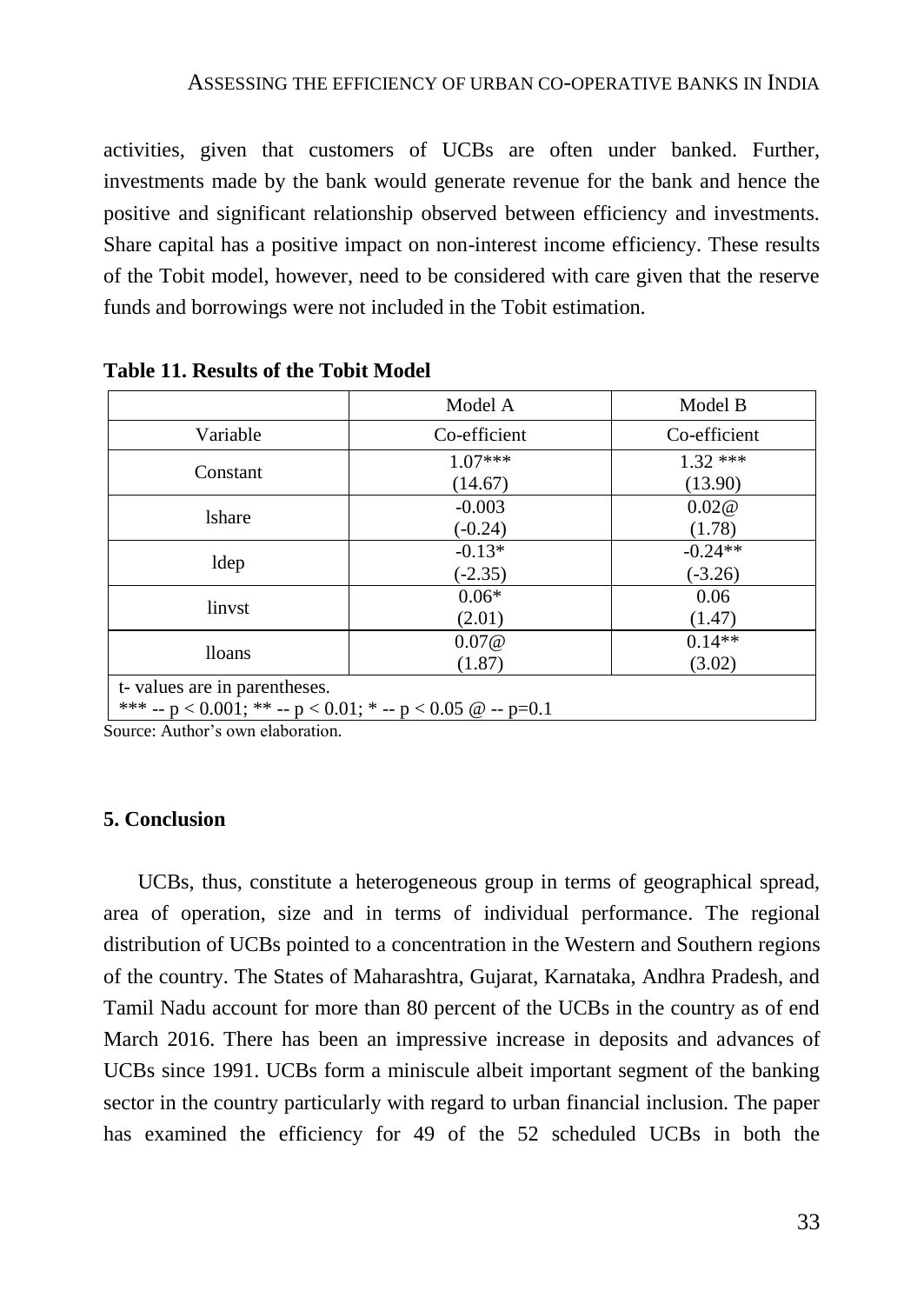traditional/core banking activities as well as in off-balance sheet activities using both stochastic frontier and data envelopment analysis for the period 2013-14 to 2015-16. The results point to a high mean efficiency in core banking activities as compared to the non-core/off-balance sheet activities. This finding has been reiterated by the frequency distribution of efficiency for banks. An analysis of super efficiency indicated only one Scheduled UCB - Sardar Bhiladwala Pardi Peoples Co-operative Bank Ltd.- common to both Models A and B for both the frontier methods. The quartile analysis highlights that 38.9 percent of the UCBs were ranked in the lower two quartiles of efficiency and the Tobit regression model has identified deposits and loans disbursed as significant determinants of efficiency.

The high efficiency displayed by UCBs in core banking as well as off-balance sheet activities during the three year period must be interpreted with caution as they may not hold if efficiency is estimated for a longer period of time. Further, UCBs are faced with several challenges that range from poor financial health to governance issues. UCBs, in general, tend to borrow from each other and the collapse of a UCB has the potential to destabilise the UCB sector. Such UCB failures have led to serious concerns about the systemic risk posed by these banks. Another major concern is the financial health of UCBs. The gross non-performing assets as a percent of gross advances of UCBs increased from 5.7 percent in 2013-14 to 6.6 percent in 2015-16. The percentage of UCBs under the highest rated category 'A' under the CAMELS model declined from 28.4 per cent in 2014-15 to 25.8 per cent in 2015-16. The Capital to Risk Weighted Assets Ratio (CRAR) of scheduled UCBs was 5.85 percent as of end March 2015. The Reserve Bank of India's requirement of strict compliance with capital adequacy norms also creates problems for UCBs as these banks cannot raise share capital from the public. The other challenges faced by UCBs are duality of control between the Reserve Bank of India and respective State governments, the low level of professionalism, apprehensions about the credentials of promoters of some new UCBs, and lack of training among both lower staff and top management which has led to serious problems of governance. Several measures have been taken by the Reserve Bank of India to ensure their financial health and better corporate governance.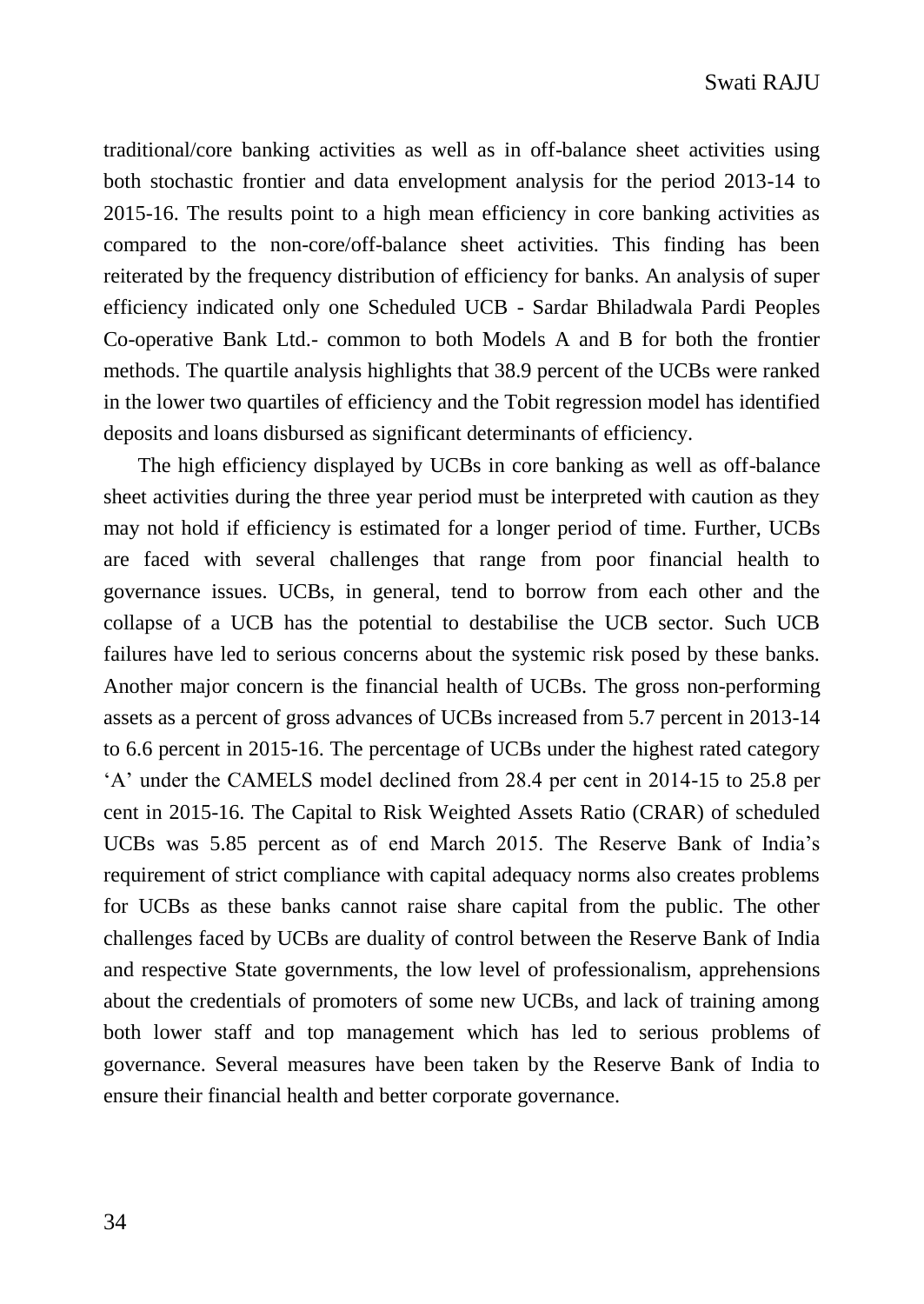## ASSESSING THE EFFICIENCY OF URBAN CO-OPERATIVE BANKS IN INDIA

## **APPENDIX**

## **Table 1. Urban co-operative banks: some statistics (End March, INR Million)**

| Year | No of Banks | Deposits  | Advances  |
|------|-------------|-----------|-----------|
| 1991 | 1.307       | 101,570   | 80,030    |
| 2001 | 1.618       | 808,400   | 543.890   |
| 2011 | 1.645       | 2119000   | 1365000   |
| 2015 | 1.579       | 3,551,359 | 2,243,286 |
| 2016 | 1.574       | 3,921,794 | 2,450,125 |

Source: Reserve Bank of India. (several publications)

## **Table 2. Regional distribution of UCBs (end March 2016)**

| Region        | No. of UCBs | <b>Region Percent to Total</b> |
|---------------|-------------|--------------------------------|
| Northern      | 72          | 4.6                            |
| North Eastern | 16          | 1.0                            |
| Eastern       | 58          | 3.7                            |
| Central       | 135         | 8.5                            |
| Western       | 738         | 46.7                           |
| Southern      | 555         | 35.1                           |
| Total         | 1574        | 100                            |

Source: Reserve Bank of India, Primary (Urban) Co-operative Bank Outlook, 2015-16.

# **Table 3. State-wise distribution of UCBs in major regions (end March 2016)**

| Western Region      |     | Southern Region |                     |             |  |  |
|---------------------|-----|-----------------|---------------------|-------------|--|--|
| <b>States</b>       |     | No. of UCBs     | <b>States</b>       | No. of UCBs |  |  |
| Goa                 |     | 6               | Andhra Pradesh      | 48          |  |  |
| Gujarat             | 224 |                 | Karnataka           | 265         |  |  |
| Maharashtra         |     | 508             | Kerala              | 60          |  |  |
| <b>Region Total</b> |     | 738             | Tamil Nadu          | 129         |  |  |
|                     |     |                 | Telangana           | 52          |  |  |
|                     |     |                 | Puducherry          |             |  |  |
|                     |     |                 | <b>Region Total</b> | 555         |  |  |

Source: Reserve Bank of India, Primary (Urban) Co-operative Bank Outlook, 2015-16.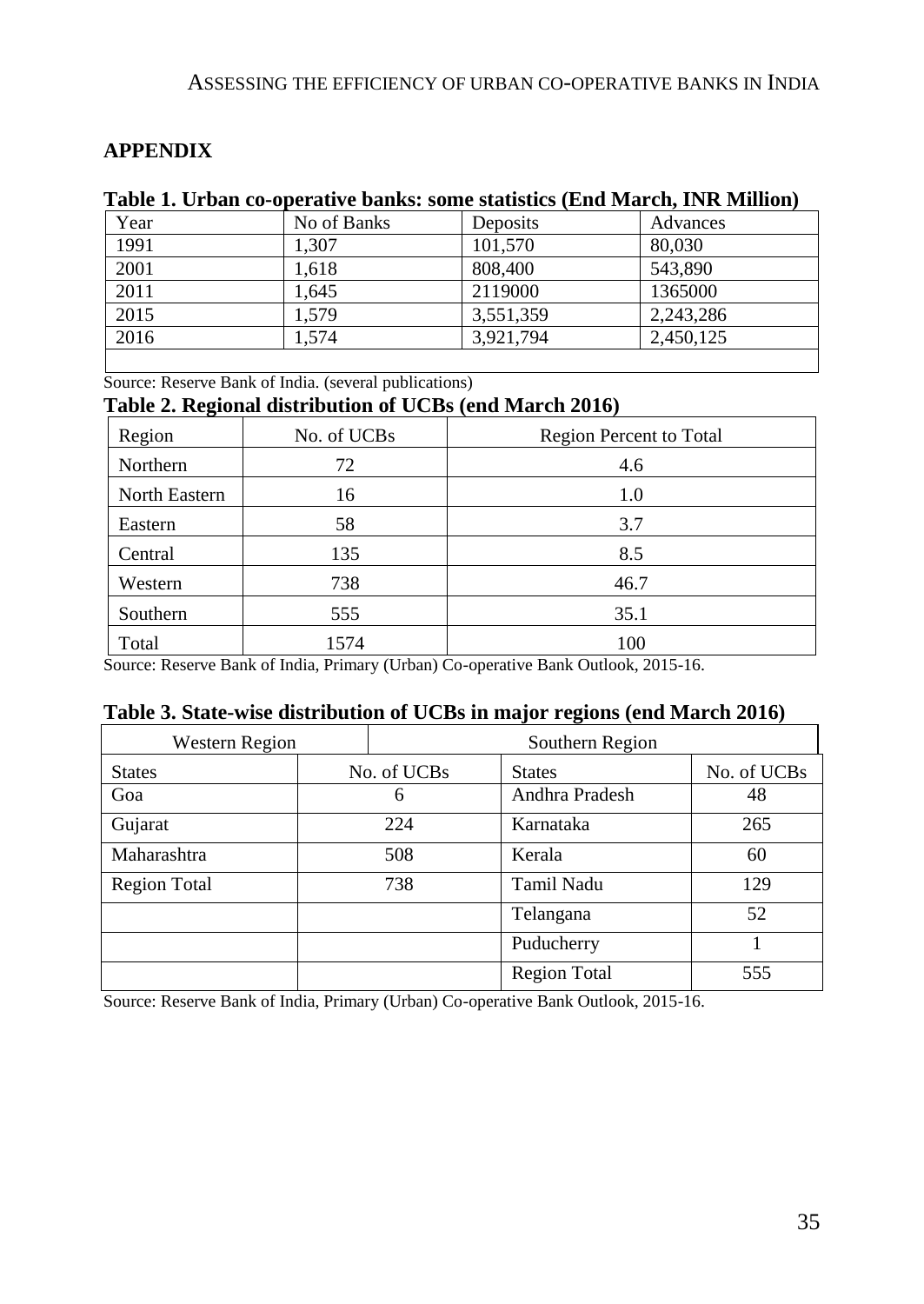|                |                                     |            |                | Model A             |                | Model B      |                |                     |                |
|----------------|-------------------------------------|------------|----------------|---------------------|----------------|--------------|----------------|---------------------|----------------|
|                |                                     |            |                | Net Interest Income |                |              |                | Non-Interest Income |                |
| Sr.<br>No      | <b>Bank Name</b>                    | <b>DEA</b> | Quartile       | <b>SFA</b>          | Quartile       | <b>DEA</b>   | Quartile       | <b>SFA</b>          | Quartile       |
|                | Abhyudaya                           |            |                |                     |                |              |                |                     |                |
|                | Co-operative                        |            |                |                     |                |              |                |                     |                |
|                | Bank Ltd.,                          |            |                |                     |                |              |                |                     |                |
| $\mathbf{1}$   | Mumbai                              | 0.8965     | $\mathbf{1}$   | 0.88445             | $\overline{c}$ | 0.8643       | $\mathbf{1}$   | 0.72603             | $\mathbf{1}$   |
|                | Ahmedabad<br>Mercantile             |            |                |                     |                |              |                |                     |                |
|                | Co-Op Bank                          |            |                |                     |                |              |                |                     |                |
| 2              | Ltd.                                | 47         | $\overline{4}$ | 0.92953             | $\overline{4}$ | 0.9241       | 3              | 0.82434             | 3              |
|                | Amanath Co-                         |            |                |                     |                |              |                |                     |                |
|                | operative                           |            |                |                     |                |              |                |                     |                |
|                | Bank Ltd.                           |            |                |                     |                |              |                |                     |                |
| 3              | Bangalore                           | 0.9052     | $\mathbf{1}$   | 0.89451             | $\mathfrak{2}$ | 0.8268       | $\mathbf{1}$   | 0.46812             | $\mathbf{1}$   |
|                | Andhra                              |            |                |                     |                |              |                |                     |                |
|                | Pradesh                             |            |                |                     |                |              |                |                     |                |
|                | Mahesh Co-<br>Operative             |            |                |                     |                |              |                |                     |                |
|                | Urban Bank                          |            |                |                     |                |              |                |                     |                |
| $\overline{4}$ | Ltd.                                | 0.9405     | 3              | 0.91325             | 4              | 0.94         | 3              | 0.81311             | 3              |
|                | <b>Bassein</b>                      |            |                |                     |                |              |                |                     |                |
|                | Catholic Co-                        |            |                |                     |                |              |                |                     |                |
|                | operative                           |            |                |                     |                |              |                |                     |                |
| 5              | Bank Ltd.                           | 0.9845     | $\overline{4}$ | 0.92352             | $\overline{4}$ | 0.9688       | $\overline{4}$ | 0.91633             | $\overline{4}$ |
|                | <b>Bharat</b> Co-                   |            |                |                     |                |              |                |                     |                |
|                | operative<br>Bank                   |            |                |                     |                |              |                |                     |                |
|                | (Mumbai)                            |            |                |                     |                |              |                |                     |                |
| 6              | Ltd., Mumbai                        | 0.9223     | $\sqrt{2}$     | 0.90711             | 3              | 0.8923       | $\mathbf{1}$   | 0.81773             | 3              |
|                | Bharati                             |            |                |                     |                |              |                |                     |                |
|                | Sahakari                            |            |                |                     |                |              |                |                     |                |
|                | Bank                                |            |                |                     |                |              |                |                     |                |
| 7              | Limited.                            | 0.9659     | 4              | 0.88604             | $\overline{c}$ | $\mathbf{1}$ | $\overline{4}$ | 0.8492              | 3              |
|                | Bombay                              |            |                |                     |                |              |                |                     |                |
|                | Mercantile                          |            |                |                     |                |              |                |                     |                |
| 8              | Co-operative<br><b>Bank</b> Limited | 0.9371     | 3              | 0.92112             | 4              | 0.8007       | $\mathbf{1}$   | 0.51437             | $\mathbf{1}$   |
|                | Citizen Credit                      |            |                |                     |                |              |                |                     |                |
|                | Co-operative                        |            |                |                     |                |              |                |                     |                |
|                | Bank Ltd.,                          |            |                |                     |                |              |                |                     |                |
| 9              | Mumbai                              | 0.9364     | 3              | 0.91519             | $\overline{4}$ | 0.8928       | $\mathbf{1}$   | 0.78641             | $\overline{c}$ |
|                | Cosmos Co-                          |            |                |                     |                |              |                |                     |                |
|                | operative                           |            |                |                     |                |              |                |                     |                |
|                | Urban Bank                          |            |                |                     |                |              |                |                     |                |
| 10             | Ltd.<br>Dombivli                    | 0.9052     | $\mathbf{1}$   | 0.87444             | $\mathbf{1}$   | 0.9178       | $\overline{c}$ | 0.86661             | $\overline{4}$ |
|                | Nagari                              |            |                |                     |                |              |                |                     |                |
|                | Sahakari                            |            |                |                     |                |              |                |                     |                |
| 11             | Bank Ltd.                           | 0.9605     | 3              | 0.90232             | 3              | 0.964        | 3              | 0.87826             | $\overline{4}$ |

# **Table 4. Individual bank efficiency score – DEA and SFA models with quartiles**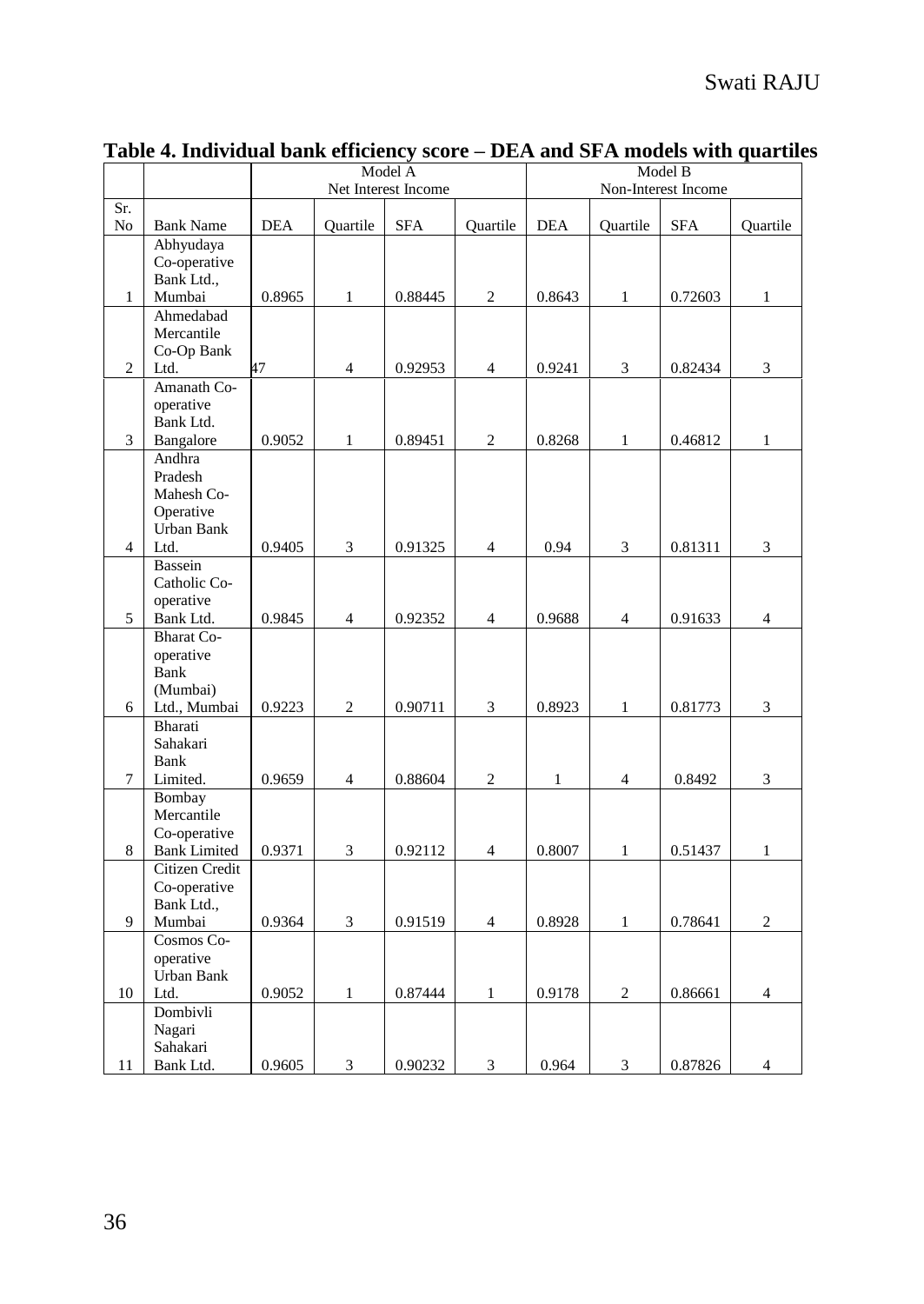# ASSESSING THE EFFICIENCY OF URBAN CO-OPERATIVE BANKS IN INDIA

# **Table 4. Cont.**

|           |                                                                         | Model A      |                |                     |                | Model B      |                |                     |                |
|-----------|-------------------------------------------------------------------------|--------------|----------------|---------------------|----------------|--------------|----------------|---------------------|----------------|
|           |                                                                         |              |                | Net Interest Income |                |              |                | Non-Interest Income |                |
| Sr.<br>No | <b>Bank Name</b>                                                        | <b>DEA</b>   | Quartile       | <b>SFA</b>          | Quartile       | <b>DEA</b>   | Quartile       | <b>SFA</b>          | Quartile       |
|           | Goa Urban<br>Co-operative<br><b>Bank</b>                                |              |                |                     |                |              |                |                     |                |
| 12        | Limited.                                                                | 0.9241       | $\overline{c}$ | 0.8941              | $\overline{c}$ | 0.95         | 3              | 0.85799             | $\overline{4}$ |
|           | Gopinath<br>Patil Parsik<br>Janata<br>Sahakari<br>Bank Ltd.,            |              |                |                     |                |              |                |                     |                |
| 13        | Thane                                                                   | $\mathbf{1}$ | $\overline{4}$ | 0.94564             | $\overline{4}$ | 0.8803       | $\mathbf{1}$   | 0.6847              | $\mathbf{1}$   |
| 14        | Greater<br><b>Bombay Co-</b><br>operative<br><b>Bank Limited</b>        | 0.8818       | $\mathbf{1}$   | 0.87228             | $\mathbf{1}$   | 0.8751       | 1              | 0.66452             | $\mathbf{1}$   |
|           | Indian<br>Mercantile<br>Co-operative<br><b>Bank</b>                     |              |                |                     |                |              |                |                     |                |
| 15        | Ltd., Lucknow                                                           | 0.9271       | $\overline{c}$ | 0.86918             | $\mathbf{1}$   | 1            | $\overline{4}$ | 0.80211             | 3              |
| 16        | Jalgaon<br>Janata<br>Sahakari<br>Bank Ltd.                              | 0.9062       | $\overline{c}$ | 0.88676             | $\overline{2}$ | 0.9415       | $\overline{3}$ | 0.79513             | $\overline{3}$ |
| 17        | Janakalyan<br>Sahakari<br>Bank Ltd.,<br>Mumbai                          | 0.8919       | $\mathbf{1}$   | 0.87766             | $\mathbf{1}$   | 0.8937       | 2              | 0.78782             | $\overline{c}$ |
| 18        | Janalaxmi<br>Co-operative<br>Bank Ltd.,<br>Nashik                       | 0.9611       | $\overline{4}$ | 0.90573             | 3              | $\mathbf{1}$ | $\overline{4}$ | 0.70755             | $\mathbf{1}$   |
| 19        | Janata<br>Sahakari<br>Bank Ltd.,<br>Pune.                               | 0.9088       | $\overline{c}$ | 0.89461             | $\overline{c}$ | 0.9067       | $\overline{c}$ | 0.87963             | $\overline{4}$ |
| 20        | Kallappanna<br>Awade<br>Ichalkaranji<br>Janata<br>Sahakari<br>Bank Ltd. | 0.9449       | 3              | 0.87611             | $\mathbf{1}$   | 0.9799       | $\overline{4}$ | 0.84345             | 3              |
| 21        | Kalupur<br>Commercial<br>Coop.Bank<br>Ltd.                              | 0.9554       | 3              | 0.91549             | $\overline{4}$ | 0.9493       | 3              | 0.90326             | $\overline{4}$ |
| 22        | Kalyan Janata<br>Sahakari<br>Bank Ltd.,<br>Kalyan                       | 0.9188       | $\overline{c}$ | 0.9006              | 3              | 0.9109       | 2              | 0.72819             | $\mathbf{1}$   |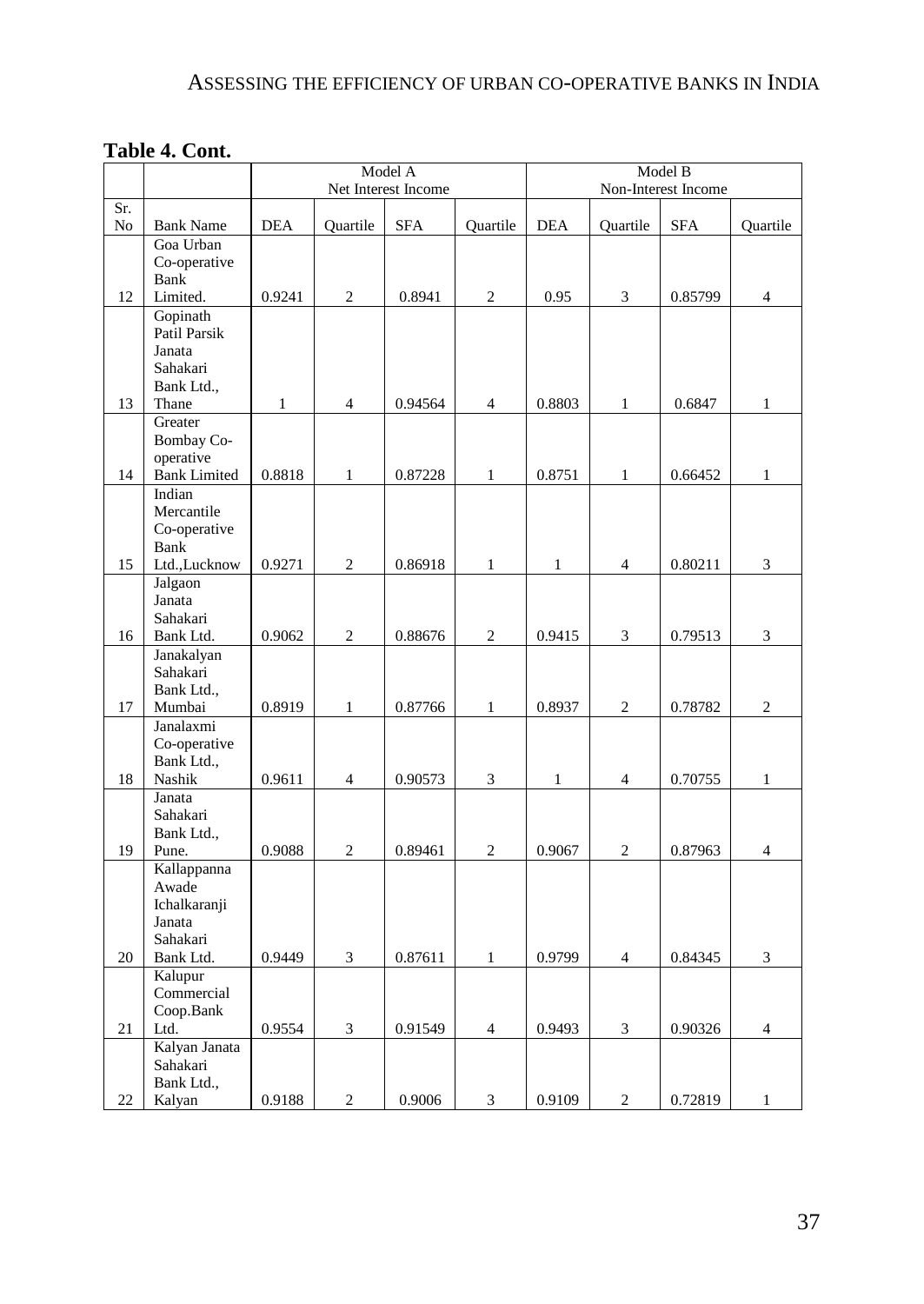|     |                                    | Model A<br>Net Interest Income |                |            |                |              | Model B<br>Non-Interest Income |            |                |  |
|-----|------------------------------------|--------------------------------|----------------|------------|----------------|--------------|--------------------------------|------------|----------------|--|
| Sr. |                                    |                                |                |            |                |              |                                |            |                |  |
| No  | <b>Bank Name</b><br>Karad Urban    | <b>DEA</b>                     | Ouartile       | <b>SFA</b> | Ouartile       | <b>DEA</b>   | Ouartile                       | <b>SFA</b> | Ouartile       |  |
|     | Co-operative                       |                                |                |            |                |              |                                |            |                |  |
| 23  | Bank Ltd.                          | 0.8933                         | 1              | 0.88007    | $\mathbf{1}$   | 0.9074       | $\mathfrak{2}$                 | 0.78777    | $\overline{c}$ |  |
|     | Mahanagar                          |                                |                |            |                |              |                                |            |                |  |
|     | Co-operative                       |                                |                |            |                |              |                                |            |                |  |
|     | Bank Ltd.,                         |                                |                |            |                |              |                                |            |                |  |
| 24  | Mumbai                             | 0.9295                         | 3              | 0.91017    | 3              | 0.9052       | $\overline{c}$                 | 0.76391    | $\overline{2}$ |  |
|     | Mapusa                             |                                |                |            |                |              |                                |            |                |  |
|     | Urban Co-                          |                                |                |            |                |              |                                |            |                |  |
|     | operative                          |                                |                |            |                |              |                                |            |                |  |
| 25  | <b>Bank of Goa</b><br>Ltd., Mapusa | 0.8777                         | $\mathbf{1}$   | 0.86097    | $\mathbf{1}$   | 0.9562       | 3                              | 0.7594     | $\overline{c}$ |  |
|     | Mehsana                            |                                |                |            |                |              |                                |            |                |  |
|     | Urban Co-Op                        |                                |                |            |                |              |                                |            |                |  |
| 26  | Bank Ltd.                          | 0.9802                         | $\overline{4}$ | 0.89288    | $\overline{c}$ | $\mathbf{1}$ | $\overline{4}$                 | 0.92206    | $\overline{4}$ |  |
|     | Nagar Urban                        |                                |                |            |                |              |                                |            |                |  |
|     | Co-operative                       |                                |                |            |                |              |                                |            |                |  |
|     | Bank Ltd.,                         |                                |                |            |                |              |                                |            |                |  |
| 27  | Ahmednagar                         | 0.9785                         | $\overline{4}$ | 0.91324    | 3              | 0.9809       | $\overline{4}$                 | 0.8895     | $\overline{4}$ |  |
|     | Nagpur                             |                                |                |            |                |              |                                |            |                |  |
|     | Nagrik                             |                                |                |            |                |              |                                |            |                |  |
|     | Sahakari                           |                                |                |            |                |              |                                |            |                |  |
| 28  | Bank Ltd.<br><b>Nasik</b>          | 0.9186                         | $\overline{2}$ | 0.90259    | 3              | 0.8774       | $\mathbf{1}$                   | 0.63465    | $\mathbf{1}$   |  |
|     | Merchant's                         |                                |                |            |                |              |                                |            |                |  |
|     | Co-operative                       |                                |                |            |                |              |                                |            |                |  |
| 29  | Bank Ltd.                          | 1                              | $\overline{4}$ | 0.94178    | $\overline{4}$ | 0.9673       | 3                              | 0.87865    | $\overline{4}$ |  |
|     | New India                          |                                |                |            |                |              |                                |            |                |  |
|     | Co-operative                       |                                |                |            |                |              |                                |            |                |  |
|     | Bank Ltd.,                         |                                |                |            |                |              |                                |            |                |  |
| 30  | Mumbai                             | 0.9635                         | $\overline{4}$ | 0.88361    | $\mathbf{1}$   | 0.9846       | $\overline{4}$                 | 0.75547    | $\overline{c}$ |  |
|     | NKGSB Co-                          |                                |                |            |                |              |                                |            |                |  |
|     | operative                          |                                |                |            |                |              |                                |            |                |  |
| 31  | Bank Ltd.,<br>Mumbai               | 0.9082                         | $\overline{c}$ | 0.89288    | $\sqrt{2}$     | 0.9002       | $\boldsymbol{2}$               | 0.79306    | $\overline{c}$ |  |
|     | Nutan                              |                                |                |            |                |              |                                |            |                |  |
|     | Nagarik                            |                                |                |            |                |              |                                |            |                |  |
|     | Sahakari                           |                                |                |            |                |              |                                |            |                |  |
|     | Bank Ltd.,                         |                                |                |            |                |              |                                |            |                |  |
| 32  | Ahmedabad                          | 0.8917                         | 1              | 0.87593    | $\mathbf{1}$   | 0.9243       | 3                              | 0.78284    | $\overline{c}$ |  |
|     | Pravara                            |                                |                |            |                |              |                                |            |                |  |
|     | Sahakari                           |                                |                |            |                |              |                                |            |                |  |
| 33  | Bank Ltd.                          | 0.9204                         | $\mathbf{2}$   | 0.88529    | $\mathbf{2}$   | 0.9723       | $\overline{4}$                 | 0.73772    | $\overline{c}$ |  |
|     | Punjab &                           |                                |                |            |                |              |                                |            |                |  |
|     | Maharashtra                        |                                |                |            |                |              |                                |            |                |  |
| 34  | Co-operative<br>Bank Ltd.          | 0.9374                         | 3              | 0.91275    | 3              | 0.9232       | $\mathfrak{2}$                 | 0.73524    | $\overline{c}$ |  |
|     | Rajkot                             |                                |                |            |                |              |                                |            |                |  |
|     | Nagrik                             |                                |                |            |                |              |                                |            |                |  |
|     | Sahakari                           |                                |                |            |                |              |                                |            |                |  |
| 35  | Bank Ltd.                          | 0.9466                         | 3              | 0.87935    | $\mathbf{1}$   | 0.974        | $\overline{4}$                 | 0.90844    | $\overline{4}$ |  |

# **Table 4. Cont.**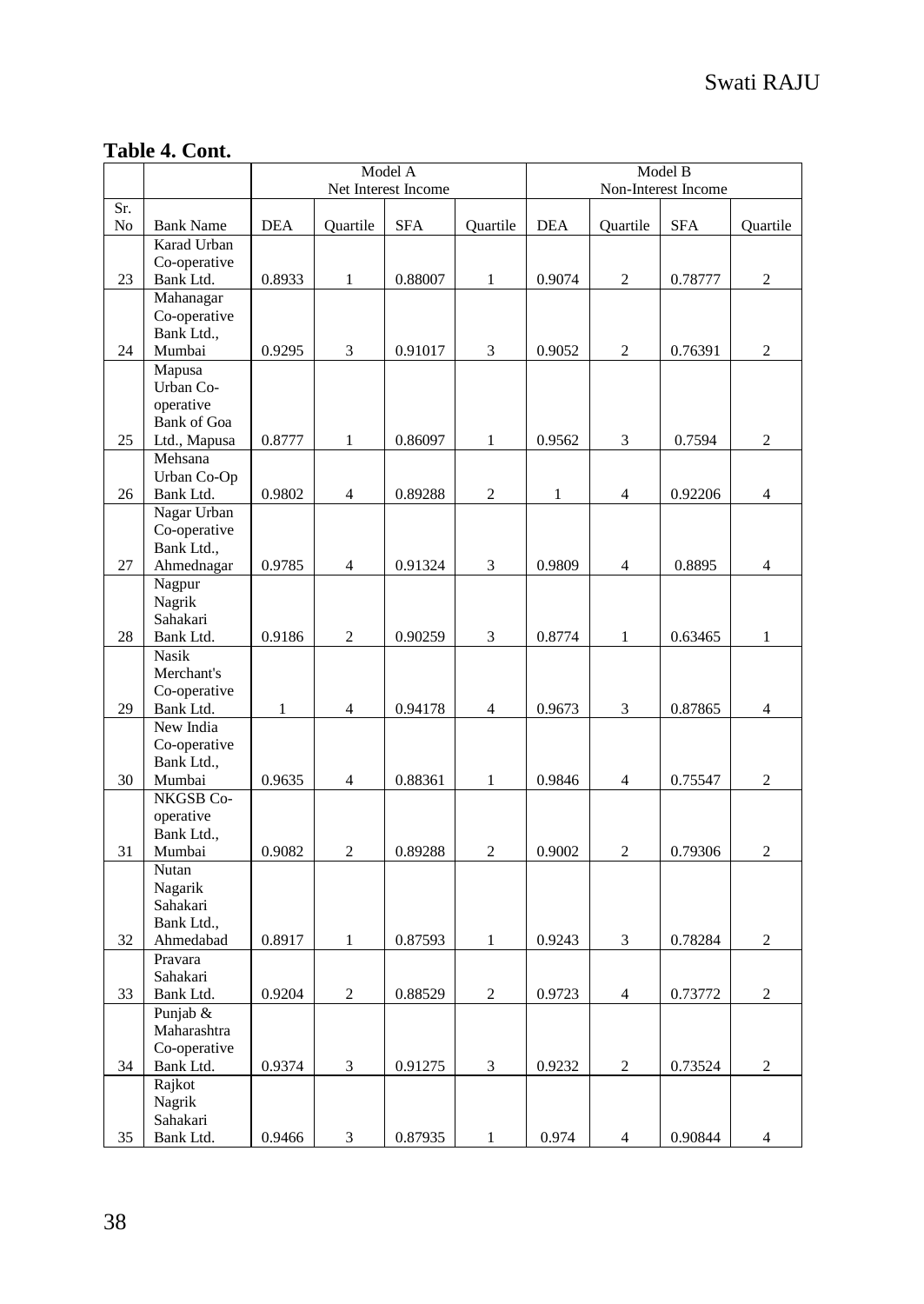# **Table 4. Cont.**

|     |                            |            |                         | Model A             | Model B<br>Non-Interest Income |              |                          |            |                         |
|-----|----------------------------|------------|-------------------------|---------------------|--------------------------------|--------------|--------------------------|------------|-------------------------|
| Sr. |                            |            |                         | Net Interest Income |                                |              |                          |            |                         |
| No  | <b>Bank Name</b>           | <b>DEA</b> | Quartile                | <b>SFA</b>          | Quartile                       | <b>DEA</b>   | Quartile                 | <b>SFA</b> | Quartile                |
|     | Sangli Urban               |            |                         |                     |                                |              |                          |            |                         |
|     | Co-operative<br>Bank Ltd., |            |                         |                     |                                |              |                          |            |                         |
| 36  | Sangli                     | 0.8898     | $\mathbf{1}$            | 0.86952             | $\mathbf{1}$                   | 0.935        | 3                        | 0.83842    | 3                       |
|     | Saraswat Co-               |            |                         |                     |                                |              |                          |            |                         |
|     | operative                  |            |                         |                     |                                |              |                          |            |                         |
|     | Bank Ltd.,                 |            |                         |                     |                                |              |                          |            |                         |
| 37  | Bombay                     | 0.8945     | $\mathbf{1}$            | 0.88513             | $\overline{c}$                 | 0.8456       | $\mathbf{1}$             | 0.77294    | 2                       |
|     | Sardar<br>Bhiladwala       |            |                         |                     |                                |              |                          |            |                         |
|     | Pardi Peoples              |            |                         |                     |                                |              |                          |            |                         |
|     | Coop Bank                  |            |                         |                     |                                |              |                          |            |                         |
| 38  | Ltd.                       | 1          | $\overline{4}$          | 0.9307              | $\overline{4}$                 | $\mathbf{1}$ | $\overline{\mathcal{L}}$ | 0.87232    | $\overline{\mathbf{4}}$ |
|     | Shamrao                    |            |                         |                     |                                |              |                          |            |                         |
|     | Vithal Co-                 |            |                         |                     |                                |              |                          |            |                         |
| 39  | operative<br>Bank Ltd.     | 0.9017     | $\mathbf{1}$            | 0.88759             | $\overline{c}$                 | 0.8756       | 1                        | 0.74782    | $\mathbf{2}$            |
|     | Shikshak                   |            |                         |                     |                                |              |                          |            |                         |
|     | Sahakari                   |            |                         |                     |                                |              |                          |            |                         |
|     | Bank Ltd.,                 |            |                         |                     |                                |              |                          |            |                         |
| 40  | Nagpur.                    | 0.9089     | $\overline{c}$          | 0.89406             | $\overline{c}$                 | 0.8992       | $\overline{c}$           | 0.69989    | 1                       |
|     | Solapur                    |            |                         |                     |                                |              |                          |            |                         |
|     | Janata<br>Sahakari         |            |                         |                     |                                |              |                          |            |                         |
| 41  | Bank Ltd.                  | 0.9366     | 3                       | 0.91228             | 3                              | 0.9103       | $\sqrt{2}$               | 0.81069    | 3                       |
|     | <b>Surat Peoples</b>       |            |                         |                     |                                |              |                          |            |                         |
|     | Coop Bank                  |            |                         |                     |                                |              |                          |            |                         |
| 42  | Ltd.                       | 0.9672     | $\overline{\mathbf{4}}$ | 0.92499             | $\overline{\mathbf{4}}$        | 0.9486       | 3                        | 0.91403    | $\overline{4}$          |
|     | Thane Bharat               |            |                         |                     |                                |              |                          |            |                         |
| 43  | Sahakari<br>Bank Ltd.      | 0.9101     | $\overline{c}$          | 0.89679             | 3                              | 0.8878       | $\mathbf{1}$             | 0.64328    | $\mathbf{1}$            |
|     | The Akola                  |            |                         |                     |                                |              |                          |            |                         |
|     | Janata                     |            |                         |                     |                                |              |                          |            |                         |
|     | Commercial                 |            |                         |                     |                                |              |                          |            |                         |
|     | Co-operative               |            |                         |                     |                                |              |                          |            |                         |
|     | Bank Ltd.,                 |            |                         |                     |                                |              |                          |            |                         |
| 44  | Akola.<br>The Akola        | 0.9238     | $\overline{2}$          | 0.90447             | 3                              | 0.8986       | $\mathbf{2}$             | 0.74928    | $\mathfrak{2}$          |
|     | Urban Co-                  |            |                         |                     |                                |              |                          |            |                         |
|     | operative                  |            |                         |                     |                                |              |                          |            |                         |
|     | Bank Ltd.,                 |            |                         |                     |                                |              |                          |            |                         |
| 45  | Akola.                     | 0.8292     | 1                       | 0.80586             | 1                              | 0.8888       | 1                        | 0.73044    | $\mathbf{1}$            |
|     | The Kapol                  |            |                         |                     |                                |              |                          |            |                         |
|     | Co-operative<br>Bank Ltd., |            |                         |                     |                                |              |                          |            |                         |
| 46  | Mumbai                     | 0.8044     | $\mathbf{1}$            | 0.79567             | $\mathbf{1}$                   | 0.8083       | 1                        | 0.45184    | $\mathbf{1}$            |
|     | The                        |            |                         |                     |                                |              |                          |            |                         |
|     | Khamgaon                   |            |                         |                     |                                |              |                          |            |                         |
|     | Urban Co-                  |            |                         |                     |                                |              |                          |            |                         |
|     | operative<br>Bank Ltd.,    |            |                         |                     |                                |              |                          |            |                         |
| 47  | Khamgaon.                  | 0.9659     | $\overline{4}$          | 0.92086             | $\overline{4}$                 | 0.9578       | 3                        | 0.81484    | 3                       |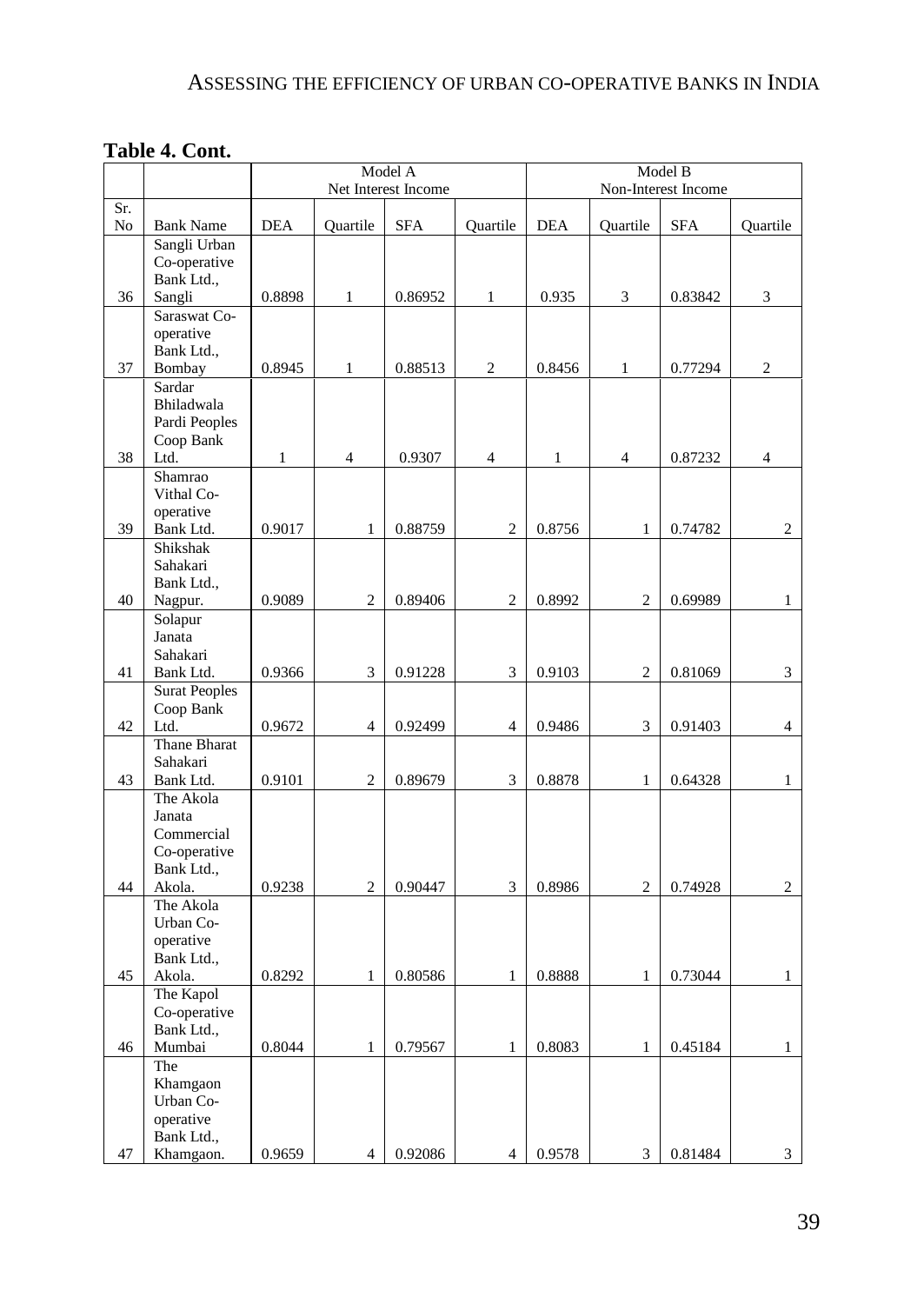|                       |                                                     | Model A<br>Net Interest Income |          |            |          | Model B<br>Non-Interest Income |                |            |          |
|-----------------------|-----------------------------------------------------|--------------------------------|----------|------------|----------|--------------------------------|----------------|------------|----------|
| Sr.<br>N <sub>o</sub> | <b>Bank Name</b>                                    | <b>DEA</b>                     | Ouartile | <b>SFA</b> | Ouartile | <b>DEA</b>                     | Ouartile       | <b>SFA</b> | Ouartile |
| 48                    | <b>TJSB</b><br>Sahakari<br>Bank                     | 0.9329                         | 3        | 0.91037    | 3        | 0.9231                         | 2              | 0.80631    | 3        |
| 49                    | Zoroastrian<br>Co-operative<br>Bank Ltd.,<br>Bombay | 0.9601                         | 3        | 0.91513    | 4        | 0.9684                         | $\overline{4}$ | 0.82414    | 3        |
|                       | <b>Ouartile 1</b>                                   | 0.9052                         |          | 0.88361    |          | 0.8928                         |                |            | 0.73524  |
|                       | <b>Ouartile 2</b>                                   | 0.9271                         |          | 0.89461    |          | 0.9232                         |                |            | 0.79306  |
|                       | Ouartile 3                                          | 0.9605                         |          | 0.91324    |          | 0.9673                         |                |            | 0.8492   |
|                       | <b>Ouartile 4</b>                                   |                                |          | 0.94564    |          |                                |                |            | 0.92206  |

#### **Table 4. Cont.**

## **References**

Aigner D.J., Lovell C.A.K., Schmidt P. (1977), Formulation and estimation of stochastic frontier production models, "Journal of Econometrics", vol. 6 no. 1, pp. 21-37.

Ali A.I., Seiford L.M. (1993), The mathematical programming approach to efficiency analysis, in: The Measurement of Productive Efficiency. Techniques and Applications, ed. Fried H.O., Schmidt S.S., Oxford Scholarship Press, Oxford UK, pp. 120-159.

Battese G.E., Corra G.S. (1977), Estimation of a production frontier model with application to the pastoral zone of Eastern Australia, "Australian Journal of Agricultural Economics", vol. 21 no. 3, pp. 169-179.

Battese G.E., Coelli T.J. (1988), Prediction of firm level technical efficiencies with a generalized frontier production function and panel data, "Journal of Econometrics", vol. 38 no. 3, pp. 387-399.

Battese G.E., Coelli T.J. (1995), A model for technical inefficiency effects in a stochastic frontier production function for panel data, "Empirical Economics", vol. 20, pp. 325-332, http://pages.stern.nyu.edu/~wgreene/FrontierModeling/Reference-Papers/Battese-Coelli-1995.pdf [10.02.2018].

Berger A.N., Humphrey D.B. (1997), Efficiency of financial institutions. International survey and directions for future research, "European Journal of Operational Research", vol. 98 no. 2, pp. 175-212.

Benston G.J. (1965), Branch banking and economies of scale, "Journal of Finance", vol. 20 no.2, pp. 312-331.

Bhatt M.S., Bhat S.A. (2013), Financial performance and efficiency of cooperative banks in Jammu & Kashmir (India), "Journal of Co-operative Accounting and Reporting", vol. 2 no. 1, pp. 16-36.

Bhattacharyya A., Lovell C.A.K., Sahay P. (1997), the impact of liberalization on the productive efficiency of Indian commercial banks, "European Journal of Operational Research", vol. 98 no. 2, pp. 332-345.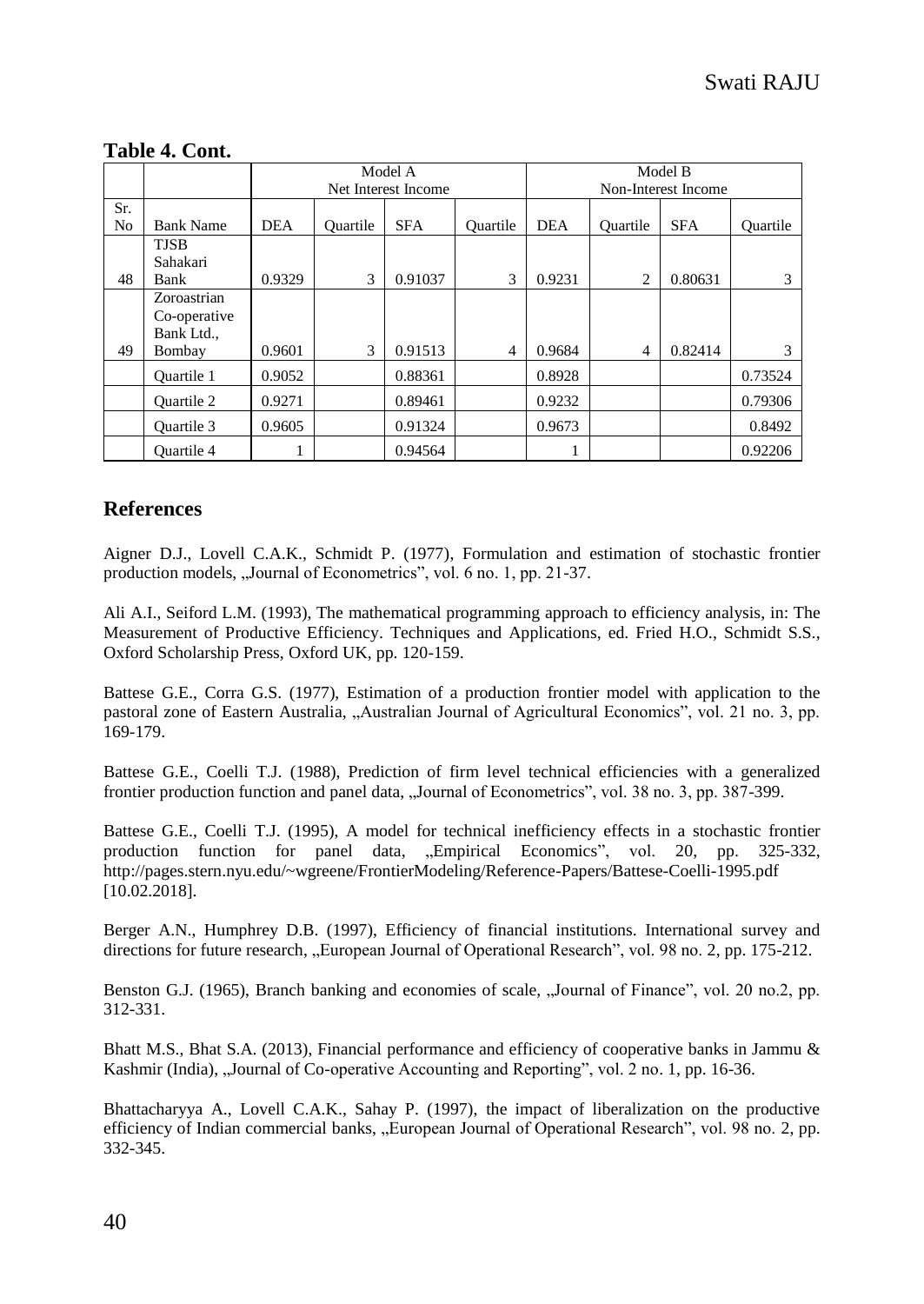#### ASSESSING THE EFFICIENCY OF URBAN CO-OPERATIVE BANKS IN INDIA

Bhattacharyya A., Pal S. (2013), Financial reforms and technical efficiency in Indian commercial banking. A generalized stochastic frontier analysis, "Review of Financial Economics", vol. 22 no. 3, pp. 109-117, https://ssrn.com/abstract=2465322 [10.02.2018].

Chakrabarty T.K. (2003), Rural income. Some evidence of effect of rural credit during last three decades, "Reserve Bank of India Occasional Papers", vol. 24 no. 3, pp 225-239.

Chander R., Chandel J.K. (2010), Financial viability of an Apex Cooperative Credit Institution. A case study of the HARCO Bank, "Asia-Pacific Business Review", vol. 6 no. 2, pp. 61-70.

Coelli T.J., Perelman S. (1999), A comparison of parametric and non-parametric distance functions. With application to European railways, ...European Journal of Operational Research", vol. 117 no. 2, pp. 326-339.

Coelli T.J., Rao D.S.P., O'Donell C.J., Battese G.E. (2005), An introduction to efficiency and productivity analysis, 2nd edition, Springer, New York.

Das A., Nag A., Ray S.C. (2005), Liberalization, ownership and efficiency in Indian banking. A nonparametric analysis, "Economic and Political Weekly", vol. 40 no.12, pp. 1190-1197.

Das A., Ghosh S. (2006), Financial deregulation and efficiency. An empirical analysis of Indian banks during post-reforms period, "Review of Financial Economics", vol. 15 no. 3, pp. 193-221.

Färe R., Grosskopf S. (1985), A non-parametric cost approach to scale efficiency, "Scandinavian Journal of Economics", vol. 87 no.4, pp. 594-604.

Fukuyama H. (2000), Returns to scale and scale elasticity in data envelopment analysis, "European Journal of Operational Research", vol. 125 no. 1, pp. 93-112.

Gaurav S., Krishnan J. (2017), How efficient are India's Cooperative Banks? Evidence from DCCBs, "Economic and Political Weekly", vol. 52 no.12, pp.115-124.

Hjalmarsson L., Andersson I., Mlima A. (2000), Swedish banking efficiency and productivity in an international perspective, "Government Inquiry on the International Competitiveness of the Swedish Financial Sector", Supplement no. 28.

Humphrey D.B. (1985), Cost and scale economies in bank intermediation, in: Handbook of Banking Strategy, ed. Aspinwall R.C., Eisenbeis R.A., John Wiley and Sons, New York, pp. 745-783.

Kumar S., Gulati R. (2010), Dynamics of cost efficiency in Indian public sector banks. A postderegulation experience. Paper presented at Twelfth Annual Conference on Money and Finance in the Indian Economy, March 11-12, http://202.54.18.156/conf/money1/mfc-12/Dynamics%20of%20cost%20efficiency\_sunil%20kumar.pdf [10.02.2018].

Kumbhakar S.C., Sarkar S. (2003), Deregulation, Ownership and productivity growth in the banking industry. Evidence from India, "Journal of Money, Credit and Banking", vol. 35 no.3, pp. 403-424.

Latruffe L., Balcombe K., Davidova S. (2004), Determinants of technical efficiency of crop and livestock farms in Poland, "Applied Economics", vol. 36 no. 12, pp. 1255-1263.